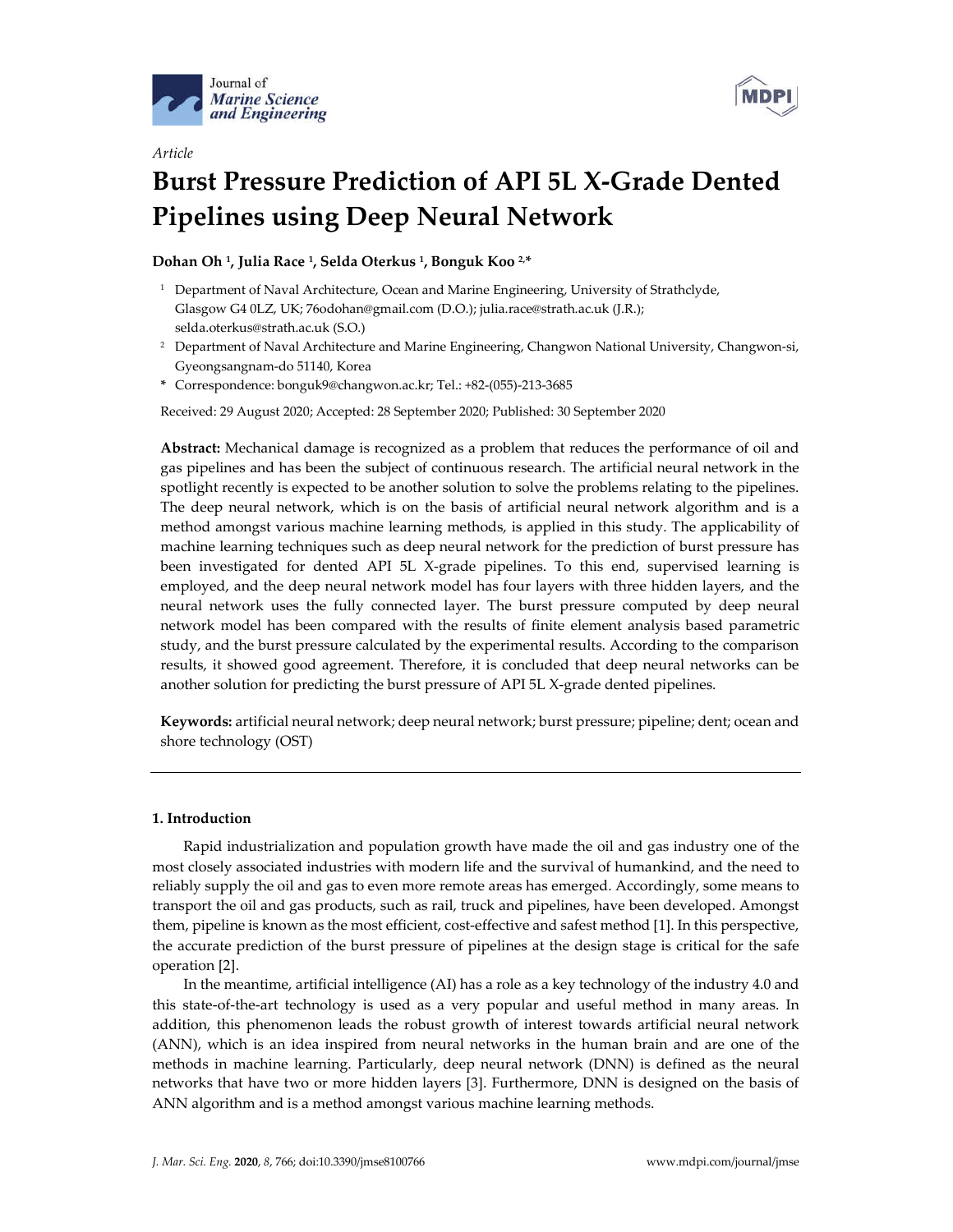Tracing the application of this method, limited research has been conducted on the burst pressure of pipelines with defects using ANN, and, to date, there are no studies on the burst pressure prediction of pipelines with a dent using ANN. Xu et al. [4] applied an ANN to predict the burst pressure of corroded API X80 subsea pipelines. They concluded that the ANN predicted the burst pressure of corroded pipelines more accurately than two of the codified corrosion assessment methodologies from ASME B31G [5] and DNV‐RP‐F101 [6]. Liu et al. [7] also investigated the application of ANN for the prediction of the failure pressure of API X80 pipes with corrosion defects. They also concluded that the ANN model predicted more accurate results than ASME B31G [5], DNV‐RP‐F101 [6] and API 579 [8]. Wong et al. [9] suggested an ANN model that can predict the fatigue damage caused by the short-term vortex-induced vibration acting on the top tensioned riser. In this study, it was concluded that the ANN model could predict the fatigue damage with high accuracy and low error. Chung et al. [10] proposed a DNN model to detect a defected mooring line in tension‐leg platform (TLP). From the results of this study, it was concluded that this DNN‐based detection model can be used for the health monitoring of the TLP structure. Shin et al. [11] investigated the application of DNN to predict the maximum stress of a pipeline, which took actions such as pressure, wind and temperature into account. According to the results, the maximum stress of pipeline showed good agreement with the stress calculated by the numerical method.

As a result of the literature review, to date, there have been no studies on the structural integrity assessment of recessed pipelines using DNN. Therefore, it is worth developing a DNN model to predict the burst pressure of the dented pipeline. In addition, using the developed DNN model, oil and gas pipeline operators and field engineers can predict the burst pressure of API 5L X grade pipelines with an unconstrained, hemispherical, plain dent using parameters readily available in the field without conducting finite element analysis (FEA).

#### **2. FEA Based Parametric Study**

Datasets for the development of DNN model were obtained by carrying out the non‐linear FEA for API 5L X52, X65 and X80 grade pipelines with a dent. The sort of dent considered in the parametric studies is an unconstrained, hemispherical, plain dent with no pipeline thickness reduction in the dent region. As the dent is unconstrained, the dent can recover elastically or rebound, after indenter removal. The FEA based parametric study (I) and (II) results were used for "training and validation" and "test". In addition, the subscripts PS(I) and PS(II) indicated hereafter denote parametric study (I) and (II), respectively.

#### *2.1. Material Properties and Geometric Information*

The used pipeline material properties for the FEA based parametric studies are listed in Table 1. The pipeline information in API 1156 [12] was used for the convenience of the validation of the FEA and DNN model, and the experimental results in API 1156 [12] were used for the test dataset. For the material properties not mentioned in API 1156 [12], the minimum values of API 5L: Specification for line pipe [13] were used.

| <b>Table 1.</b> Material properties and geometric information for finite element analysis (FEA) based |  |  |  |  |  |
|-------------------------------------------------------------------------------------------------------|--|--|--|--|--|
| parametric study $(I)$ [12] and $(II)$ [13].                                                          |  |  |  |  |  |

| Heading                                   | $X52$ PS $n$ | $X52$ $PS(II)$ | $X65$ PS(II) | $X80$ $PS(II)$ | Outer<br><b>Diameter</b><br>(mm) | Thickne<br>ss(mm) |
|-------------------------------------------|--------------|----------------|--------------|----------------|----------------------------------|-------------------|
| Poisson's ratio                           |              | 0.3            |              |                |                                  |                   |
| Young's modulus<br>(MPa)                  |              |                | 207,000      |                | 323.85                           | 4.7752            |
| Yield strength<br>$(\sigma_{yield}, MPa)$ | 371.60       | 358.53         | 448.16       | 551.58         |                                  |                   |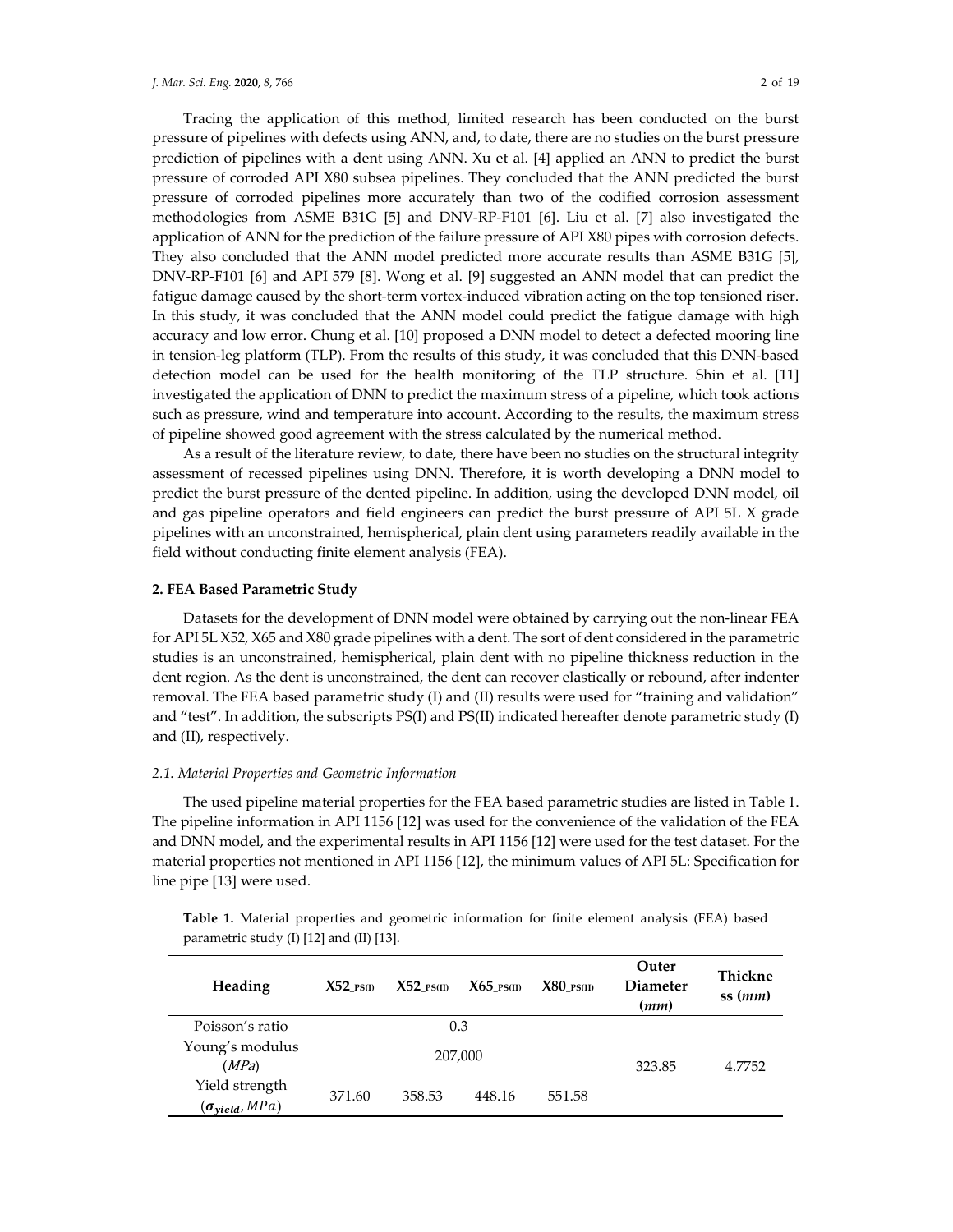| Ultimate tensile      |        |        |        |        |  |
|-----------------------|--------|--------|--------|--------|--|
| strength              | 529.50 | 455.05 | 530.90 | 620.53 |  |
| $(\sigma_{UTS}, MPa)$ |        |        |        |        |  |

## *2.2. Material Model*

The elastic-perfectly plastic material model was used in the FEA. In the material model, tangent modulus, which represents the plastic region, has been estimated from the formula proposed by Oh et al. [2].

#### *2.3. Definition of Finite Element Type*

In order to improve the accuracy of FEA, more accurate analysis results can be obtained when the discrete error of the FEA model geometry is minimized. For this purpose, SOLID186, a high‐order 3D 20 node solid element, was applied. In addition, contact elements, Targe 170 and Conta 174, were applied to the areas between the outer surface of an indenter that was an object to form a dent and pipeline outer surface. To this end, surface-to-surface contact, bonded contact behavior, augmented Lagrange formulation was recommended for general frictionless or frictional contact in large deformation problems are employed.

## *2.4. Applied Loading and Boundary Condition*

For the FEA based parametric studies, the loading condition consisted of three steps: indentation without internal pressure (Step 1), removal of the indenter (Step 2) and application of internal pressure (Step 3) is shown in Figure 1.



**Figure 1.** Loading condition of FEA.

The definition of each step is as follows;

Step 1: The pipeline is indented to the depth specified as a ratio of the pipeline outer diameter to a dent depth.

Step 2: The dented location is rebounding due to the characteristic of material, elasticity, after the removal of the indenter.

Step 3: The burst pressure of the pipeline is calculated under the condition that the internal pressure acts on the inner surface of the pipeline.

The boundary conditions were defined based on the loading condition and described in Table 2 and Figure 2. A ¼-symmetry model was employed to reduce the computational time. Therefore, Y-Z plane symmetry (Ux = 0) and X-Y plane symmetry (Uz = 0) at center of model was applied. In addition, due to the effect of the backfill at step 1 and 2, there is no displacement at the end of the pipeline ( $Ux = Uy = Uz = 0$ ). In addition, it was expected that there was no displacement at the bottom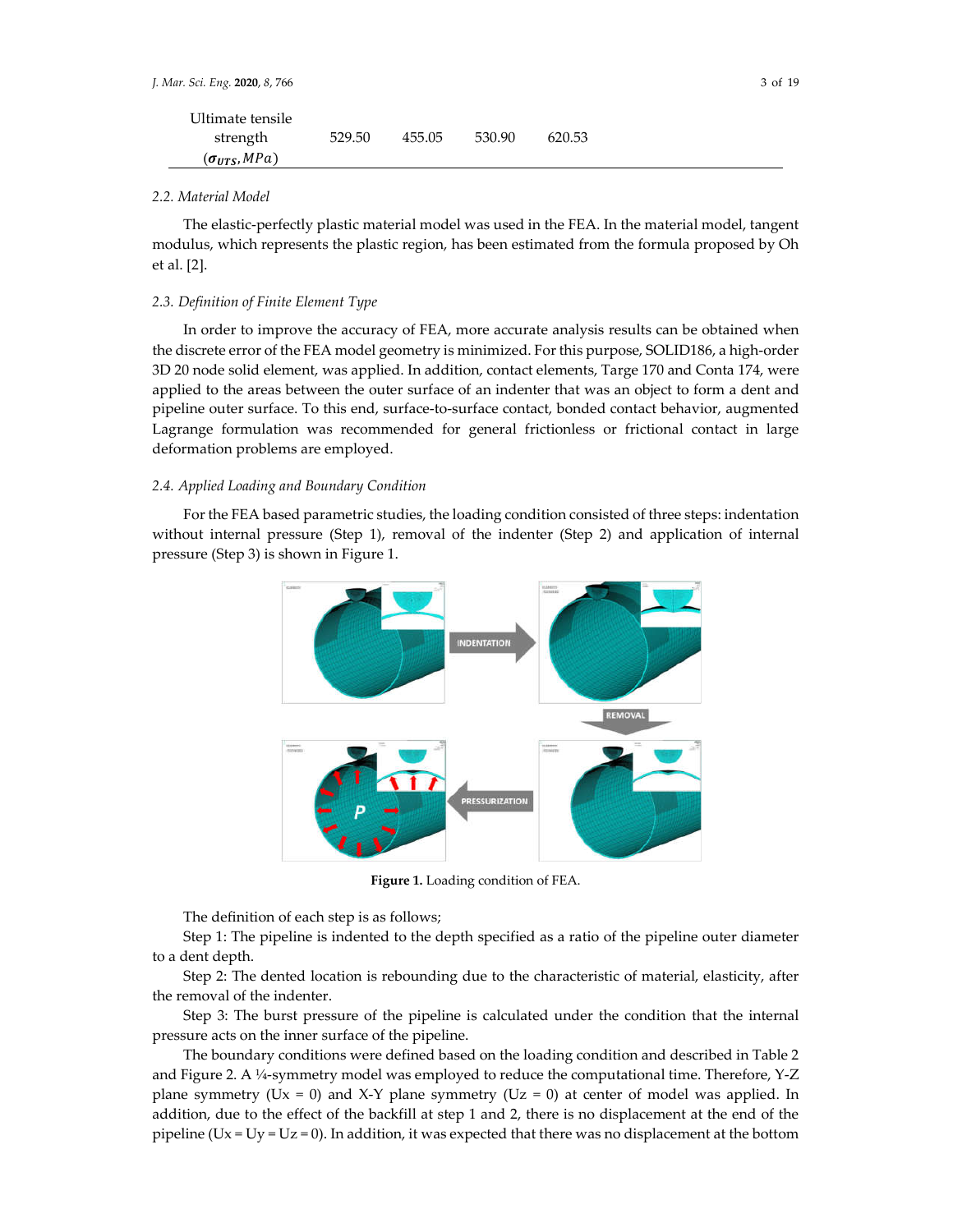of the pipeline due to the resistance of the soil (Uy = 0). In step 3, it was assumed that the end of the pipeline could be expanded into the outward  $(Uz = 0)$  due to the globally applied internal pressure.

| Loading condition | End                  | Top, Center        | <b>Bottom</b>       |
|-------------------|----------------------|--------------------|---------------------|
|                   | All fixed            | Symmetry           | UY fixed + Symmetry |
| Step 1            | $(Ux = Uy = Uz = 0)$ | $(Ux = 0, Uz = 0)$ | $(Ux = Uy = 0)$     |
|                   | All fixed            | Symmetry           | UY fixed + Symmetry |
| Step 2            | $(Ux = Uy = Uz = 0)$ | $(Ux = 0, Uz = 0)$ | $(Ux = Uy = 0)$     |
| Step 3            | Symmetry             | Symmetry           | UY fixed + Symmetry |
|                   | $(Uz = 0)$           | $(Ux = 0, Uz = 0)$ | $(Ux = Uy = 0)$     |

**Table 2.** Boundary condition according to the loading condition.



**Figure 2.** FEA model to describe boundary conditions.

## *2.5. Mesh Size and Model Length*

To define the optimum mesh size and model length for the nonlinear FEA for pipelines with a dent, convergence studies were conducted and verified by comparison with FEA result and testresult in API 1156 [12]. A hemispherical indenter with a diameter of 219.075 *mm* was used to construct an initial dent depth of 12% of the pipeline outer diameter. The number of elements and model length under consideration were from one to eight in the thickness direction of the FEA model and from 1.0 to 5.5 times of the pipeline diameter, respectively.

As with the results of convergence studies for the mesh size, the dent depth after removal of the indenter was almost the same regardless of the number of elements through the wall thickness between four and eight, so four was selected as the number of elements, as shown in Figure 3 below. In addition, 5.5 times of the pipeline outer diameter was selected as the model length for FEA.



**Figure 3.** Convergence study results: **(a)** the mesh size, **(b)** model length.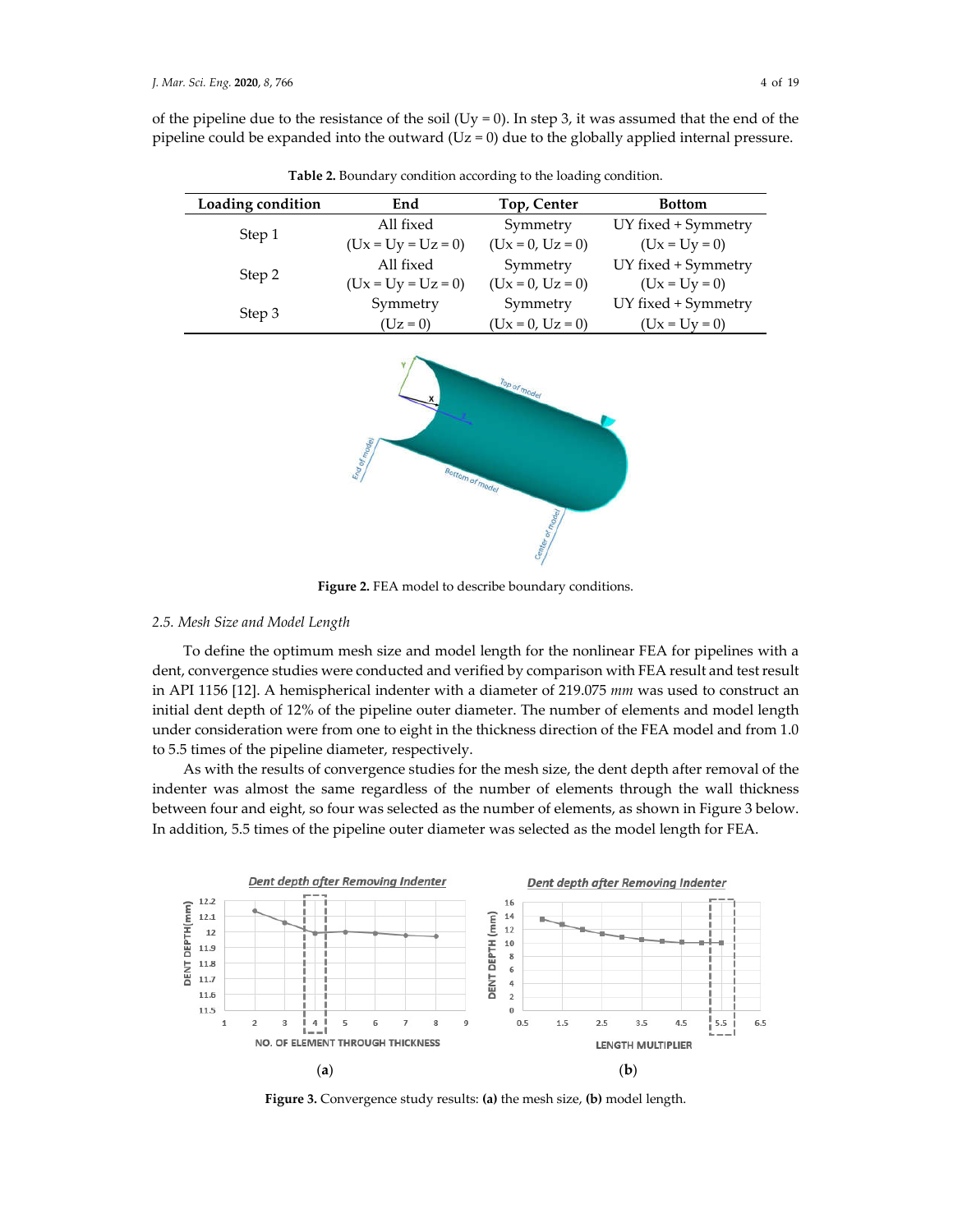Using the mesh size and FE model length defined above, the dent shape results from this study (Applied FEA) were compared with FEA results (API 1156 FEA) and test results (API 1156 TEST) from API 1156 [12]. From comparison of results, the maximum dent depth after indenter removal was 19.05 *mm* for API 1156 FEA and API 1156 TEST and 20.75 *mm* for Applied FEA. The dent depth from API 1156 FEA and TEST was 91.8% of the Applied FEA. From this result, it can be confirmed that the Applied FEA showed conservative results. In addition, it can be said that the selected loading and boundary conditions are appropriate for this research.

#### *2.6. Variables for FEA Based Parametric Study*

For the parametric studies, initial dent depth  $(D<sub>b</sub>)$ , initial dent length  $(L<sub>b</sub>)$  and pipeline outer diameter (*D*) are considered for the variables of FEA based parametric study, and the bounding cases of variables are defined in Table 3.

| Design<br><b>Variables</b> |                                                    | <b>Bounding Cases</b>        |                                                       |
|----------------------------|----------------------------------------------------|------------------------------|-------------------------------------------------------|
| Material                   | $X52$ $PS(I)$                                      | $X52$ $PS(II)$               | $X65$ <sub>_PS(II)</sub> and $X80$ <sub>_PS(II)</sub> |
| $D_b/D$ (%)                | $1-20$                                             | 2.5, 5, 10, 15 and 20        |                                                       |
| $D_b/L_b$ (%)              | 2.5, 5, 7.5, 10, 12.5, 25,<br>37.5, 50, 75 and 100 | 2.5, 5, 7.5, 10, 12.5 and 25 | 5, 7.5, 10, 12.5 and 25                               |

**Table 3.** Variables for the FEA based parametric study.

Where  $D_b$  and  $L_b$  are the initial indentation values of the dent before the rebound and these values are used for creating the dent shape on the pipelines.

#### *2.7. Implementation*

In this research, the commercial software ANSYS Mechanical APDL versions 17.1 was employed to carry out the pre-processing, solving and post-processing of nonlinear FEA for the pipelines with a dent.

## **3. DNN Model**

The aim of this study was to develop a method that can predict the burst pressure of pipelines with a dent, and the aim of this study can be achieved and validated by conducting the investigation of the applicability of DNN to predict the burst pressure of dented pipelines.

As mentioned above, ANN is in the spotlight in all fields including engineering, and it is expected to be another solution to solve the problems relating to the pipelines. In particular, the application of DNN to the pipeline industry as a new solution to evaluate the structural integrity of pipelines with a dent seems to be a worthwhile subject to review.

In this research, a DNN model has been developed and validated to predict the burst pressure of pipelines with a dent using dataset including the FEA based parametric study results and the experimental results. The FEA based parametric study results and the experimental results for the pipelines with a hemispherical dent are listed in from Table A1 to A4 and Table A5 in the Appendix, respectively. The datasets from Table A1 to A5 are used for "training and validation*"* and "test*"*.

#### *3.1. Development of DNN*

An ANN architecture, as shown in Figure 4, is composed of an input layer, hidden layers and output layer. In particular, when there are two or more hidden layers, the neural network is termed a DNN. In here, the input layer is where the data comes in and the output layer is where the model infers. The hidden layer is located between input and output layers, because the output of one layer is to be the input of the next layer. In the hidden layer, a net input is calculated, and the net input produces the actual output through an activation function, then the output transfers to the next layer. In addition, the neural network has a form connected to each neuron by the weighted link, and the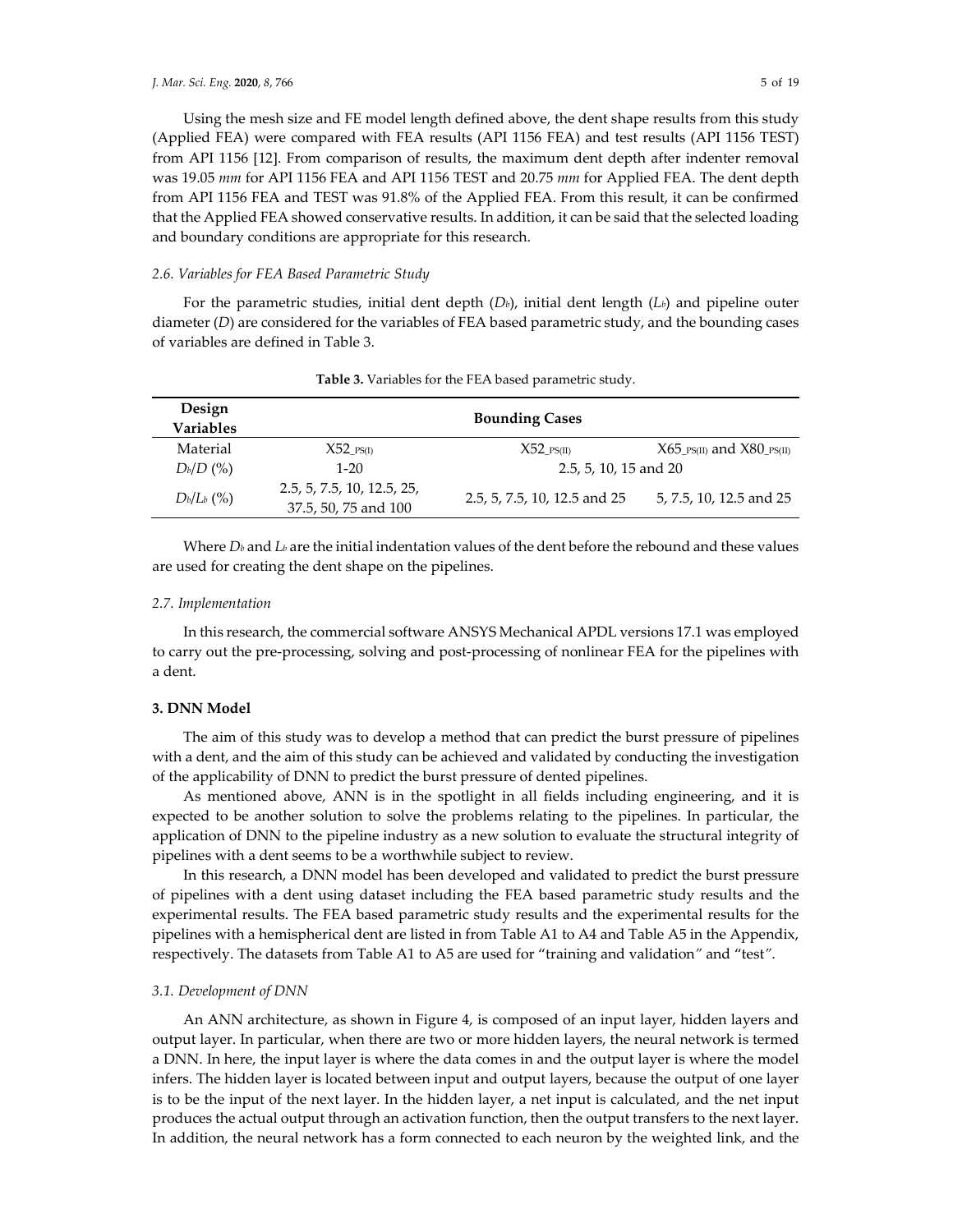multi-layer perceptron that has multi-hidden layers between input layer and output layer is used widely.



**Figure 4.** Diagram of the artificial neural networks.

In particular, the purpose of the use of activation functions is to calculate the weight (*w*) and bias (*b*) to minimize the errors in the output and decides the activation of the neuron based on the calculated weight and bias. The use of activation function  $(f(Z))$  can impart nonlinearity to the output of neurons (*Po*), and the relationship between the output of the neuron and the activation function is given in Equation (1).

$$
P_0 = f(Z(x)) = f\left(\sum_{i=1}^{N} w_i x_i + b\right)
$$
 (1)

where  $Z(x) = \sum_{i=1}^{N} w_i x_i + b$ ,  $x_i$  is input and *N* is the number of neurons in layer.

## *3.2. DNN Architecture*

Machine learning can be divided into supervised learning, unsupervised learning and reinforcement learning. In this study, supervised learning was applied. In particular, it focused on the DNN amongst supervised learning algorithms, and the neural network used the batch gradient descent algorithm and fully connected layer.

#### 3.2.1. Activation Function

One of the most important factors in a neural network to obtain the best results is the selection of a suitable activation function. An activation function is used to determine whether the sum of the input causes activation or not. According to the researchers [14,15], there are many activation functions and amongst them, rectified linear unit (ReLU) is one of the best activation functions to carry out the DNN. Especially, Pedamonti [14] mentioned that ReLU is a better neuron replacing sigmoid function, and Cent et al. [15] concluded that ReLU is the best activation function after reviewing 10 activation functions. Therefore, the widely used ReLU activation function in recent years is adopted as an activation function due to the benefits of this function like faster computation and avoiding the vanishing gradient problem [14–16]. The ReLU activation function is expressed as an Equation (2) and plotted as shown in Figure 5.

$$
ReLU(x) = \begin{cases} max(0, x), & x \ge 0 \\ 0, & x < 0 \end{cases}
$$
 (2)

where, *x* is the input to the neuron.



**Figure 5.** Rectified linear unit (ReLU) activation function.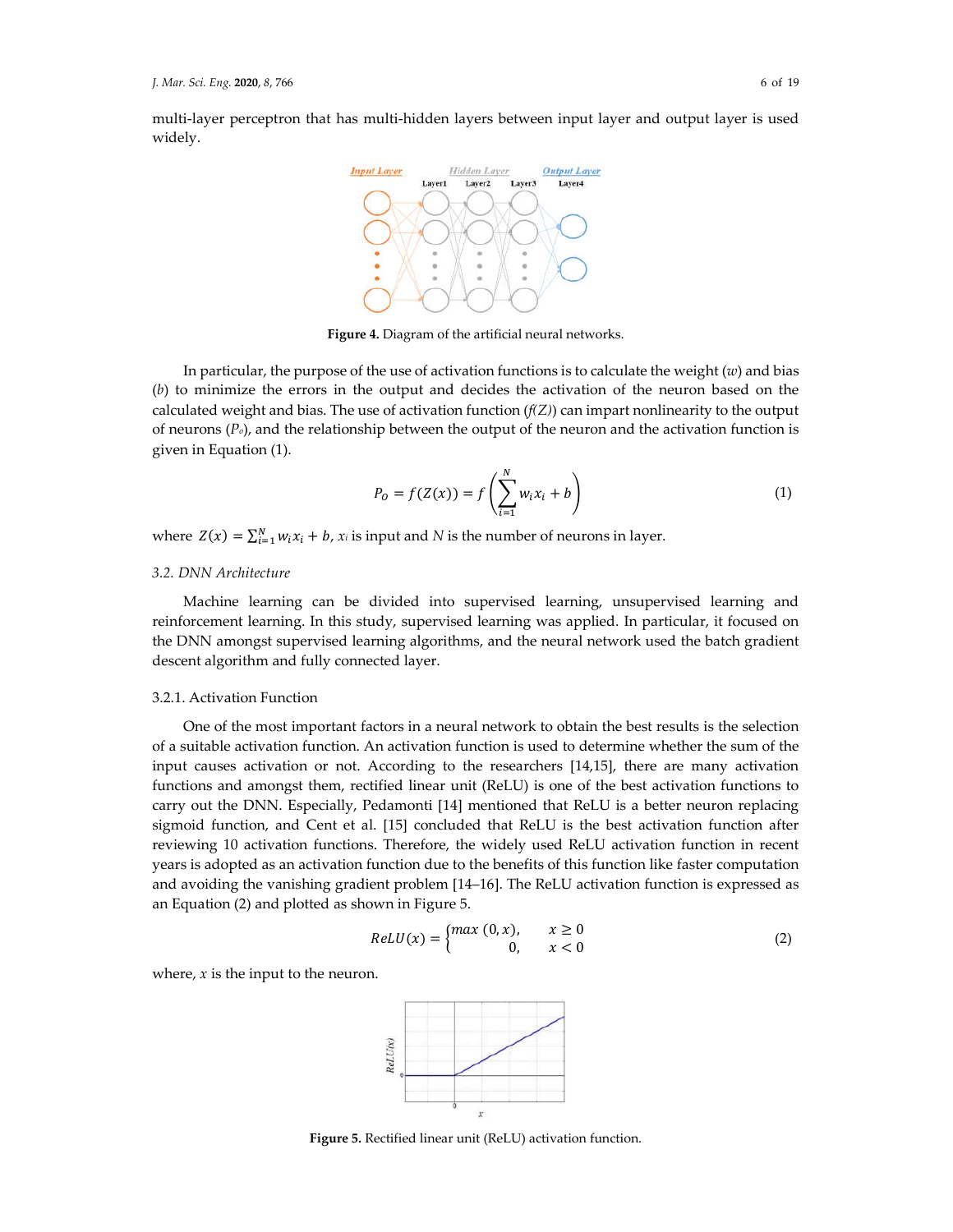## 3.2.2. Optimization

Furthermore, the broadly adopted and known as an alternative solution of the classical stochastic gradient descent method, Adam optimization algorithm [17] was selected for the optimization of the weight and bias.

## 3.2.3. Weight Initialization

In addition, for the initiation of the weight, He initialization [18] was chosen, and this initialization method is widely known to be specialized for the ReLU function, and is the most popular method recently.

#### 3.2.4. Cost Function

The cost function is used to measure the error of learning, that is, how well the neural network has learned the training dataset. In this study, the mean absolute percentage error (MAPE) that is commonly used to evaluate the accuracy of forecasting [19,20] is employed as the cost function. The MAPE Equation (3) is given by as follows:

$$
MAPE = \frac{100\%}{n^*} \sum_{i=1}^{n^*} \left| \frac{y_i - x_i}{y_i} \right| \tag{3}
$$

where  $x_i$  is the burst pressure calculated by learning,  $y_i$  is the burst pressure from the learning data and *n*\* is the number of observations.

The MAPE results are interpreted based on the evaluation method proposed by Lewis [21], and is explained in Table 4.

| <b>MAPE</b>         | Interpretation  |
|---------------------|-----------------|
| Less than $10\%$    | Highly accurate |
| Between 10% and 20% | Good            |
| Between 20% and 50% | Reasonable      |
| Greater than 50%    | Inaccurate      |

**Table 4.** The guidance for the interpreting of mean absolute percentage error (MAPE) results by Lewis [21].

In addition, Lewis [21] guideline was employed to interpret MAPE results in engineering studies [22,23]. Therefore, the Lewis [21] guideline was applied to qualitatively evaluate the MAPE results for the burst pressure prediction of pipelines with a dent.

## 3.2.5. Feature Normalization

The scale of all features is necessary to be transformed into the same scale, and normalization is the method to make all features to be the same scale. In this study, MinMaxScaler has been adopted to normalize the features and this scaler would transform the features into the values between 0 and 1 using Equation (4).

$$
x_{norm} = \frac{x - x_{min}}{x_{max} - x_{min}}\tag{4}
$$

where *x* is a raw data (before normalization) from a feature and *xnorm, xmin* and *xmax* are the normalized data, maximum and minimum value of the feature, respectively.

## *3.3. Application to Burst Pressure Prediction for Dented Pipelines*

The FEA based parametric study results in from Table A1 to A4 and the experimental results in Table A5 in the Appendix were used to build DNN models to predict the burst pressure for dented pipelines. In addition, the considered parameters to develop the DNN model is described as follows: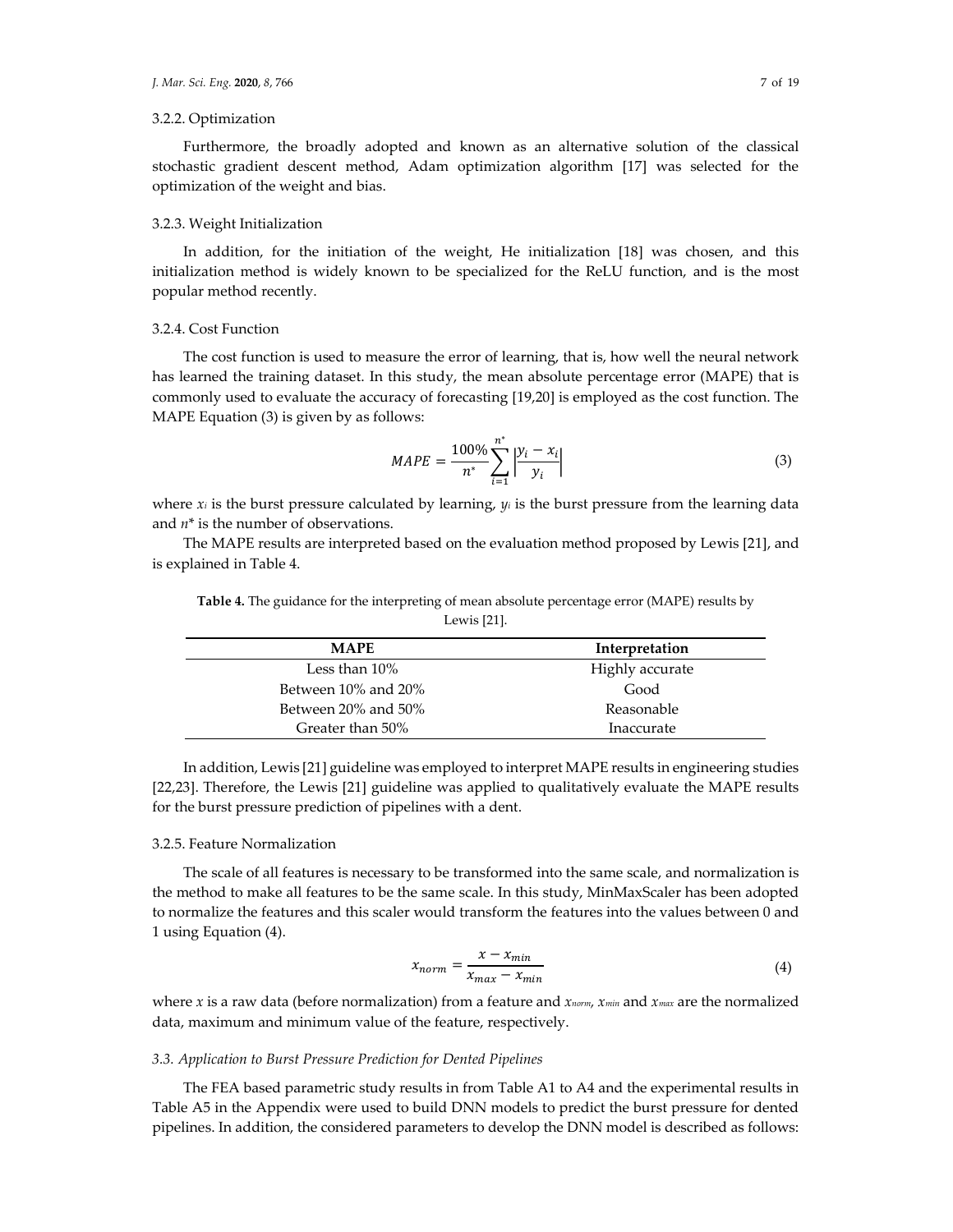3.3.1. Input and Output Parameters

| (a) for input | outer diameter $(D)$ , thickness $(t)$ , dent depth $(d)$ , the ratio of dent depth to |
|---------------|----------------------------------------------------------------------------------------|
|               | diameter, dent length after removal of indenter $(L_a)$ , the ratio of dent length     |
|               | after removal of indenter to diameter and ultimate tensile strength (UTS).             |
|               |                                                                                        |

<sup>(</sup>b) output the ratio of the burst pressure (*Pburst*) to UTS of the pipeline material.

#### 3.3.2. Selection of Hyper‐Parameters

Next, it needed to define hyper-parameters for the DNN model. In this study, the number of hidden layers and neurons, size of epoch and learning rate were taken into account and the values were defined through the trade‐off studies as listed in Table 5.

**Table 5.** Subject to trade‐off studies for defining hyperparameters for pipelines with a dent.

| <b>Hyper-Parameters</b>   | Sample                                        |
|---------------------------|-----------------------------------------------|
| Number of hidden layers   | 2, 3, and 4                                   |
| Number of neurons         | 8×4×2, 27×9×3, 64×16×4 and 125×25×5           |
| Epoch size                | 10, 100, 1000, 2000, 3000 and 4000            |
| Learning rate $(10^{-3})$ | 50, 10, 5, 1, 0.9, 0.8, 0.7, 0.6, 0.5 and 0.1 |

Number of Hidden Layers

The number of hidden layers of the DNN model were examined for two, three and four. In the results of trade‐off study shown in Figure 6, the MAPE according to the number of hidden layers, two, three and four, are 0.12%, 0.027% and 0.048%, respectively. According to Table 4, the MAPEs for all cases indicate high accuracy, therefore, whichever one amongst the three cases is selected, it is expected not to effect on the output. Finally, three hidden layers with the lowest MAPE were observed and employed in the DNN model.



**Figure 6.** Selection of the number of hidden layers for the deep neural network (DNN) model.

## Number of Neurons

According to Panchal et al. [24], the number of neurons in hidden layers might have an effect on the overfitting or underfitting problem. There are some ways to handle the overfitting problem, like controlling the number of layers or neurons, regularization and dropout. In this research, to determine the number of neurons in the hidden layer of the DNN model, a trade‐off study was performed considering the cases of 8×4×2, 27×9×3, 64×16×4 and 125×25×5, and the results are shown in Figure 7a,b. From the result depicted in Figure 7a, the overfitting or underfitting problem was not found in all cases and the results of MAPEs seen in Figure 7b are 1.39%, 0.34%, 0.33% and 0.35%, respectively. Finally, 64×16×4, the lowest MAPE result, was selected as the number of neurons in the hidden layer.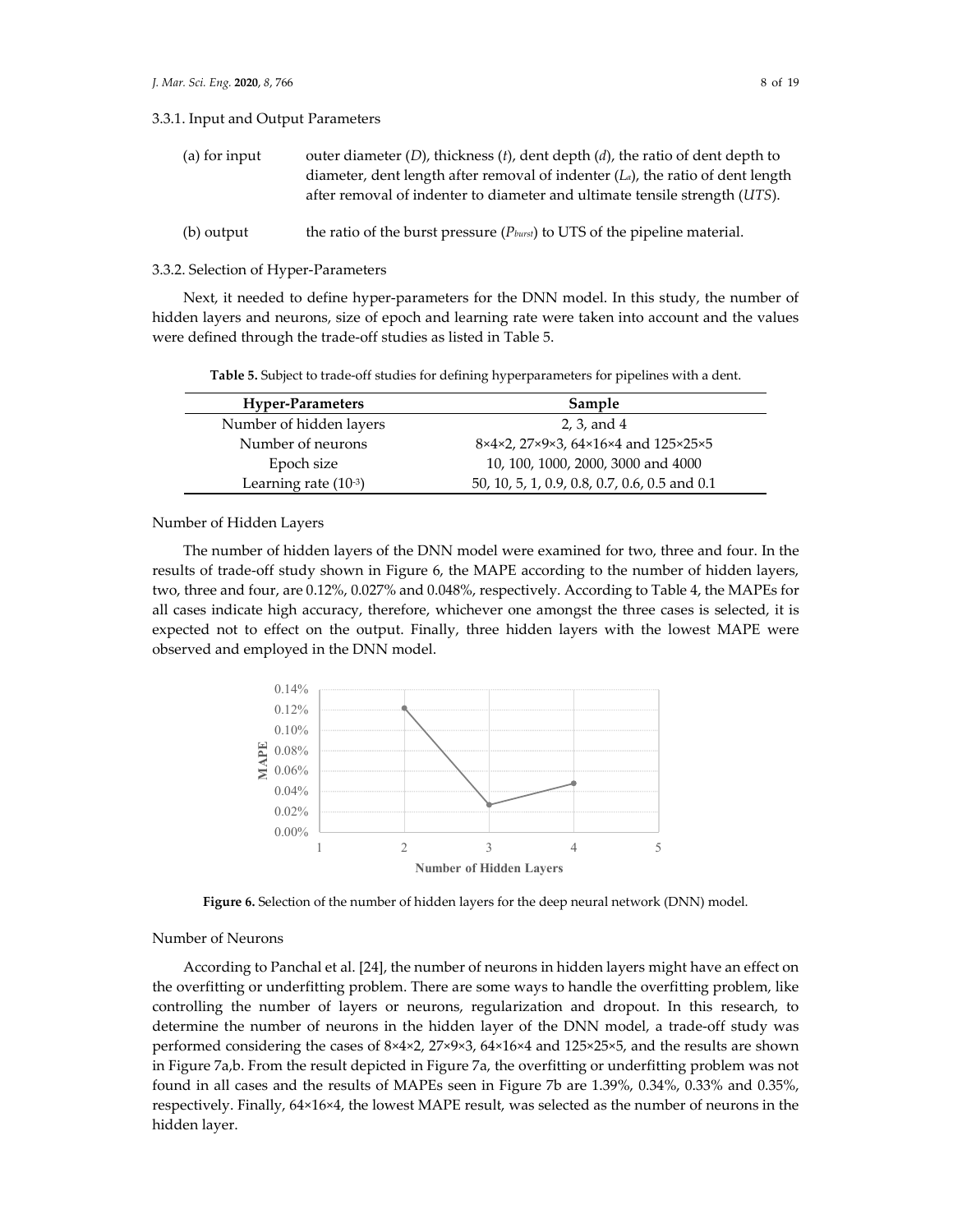

(**b**)

**Figure 7.** Selection of the number of neurons for the DNN model: (**a**) **a**ccuracy of DNN model with training and validation in terms of MAPE. (**b**) **a**ccuracy of DNN model with test in terms of MAPE. .

Size of Epoch

Epoch is defined as the status that the learning has completed through the forward propagation and backward propagation over the entire training dataset, and the selection of the proper size of epochs is critical against preventing the under‐fitting or over‐fitting problems. Therefore, for the DNN model epoch sized of 10, 100, 1000, 2000, 3000 and 4000 were considered. The findings of the trade-off studies are shown in Figure 8, the MAPE was observed to converge 0% from epoch size 1000. The lowest MAPE (=0.03%) was observed at epoch size 1000, 3000 and 4000. According to Table 4, MAPEs for all cases indicate high accuracy, and finally epoch size 1000 was employed for the DNN model.



**Figure 8.** Selection of the epoch size for the DNN model.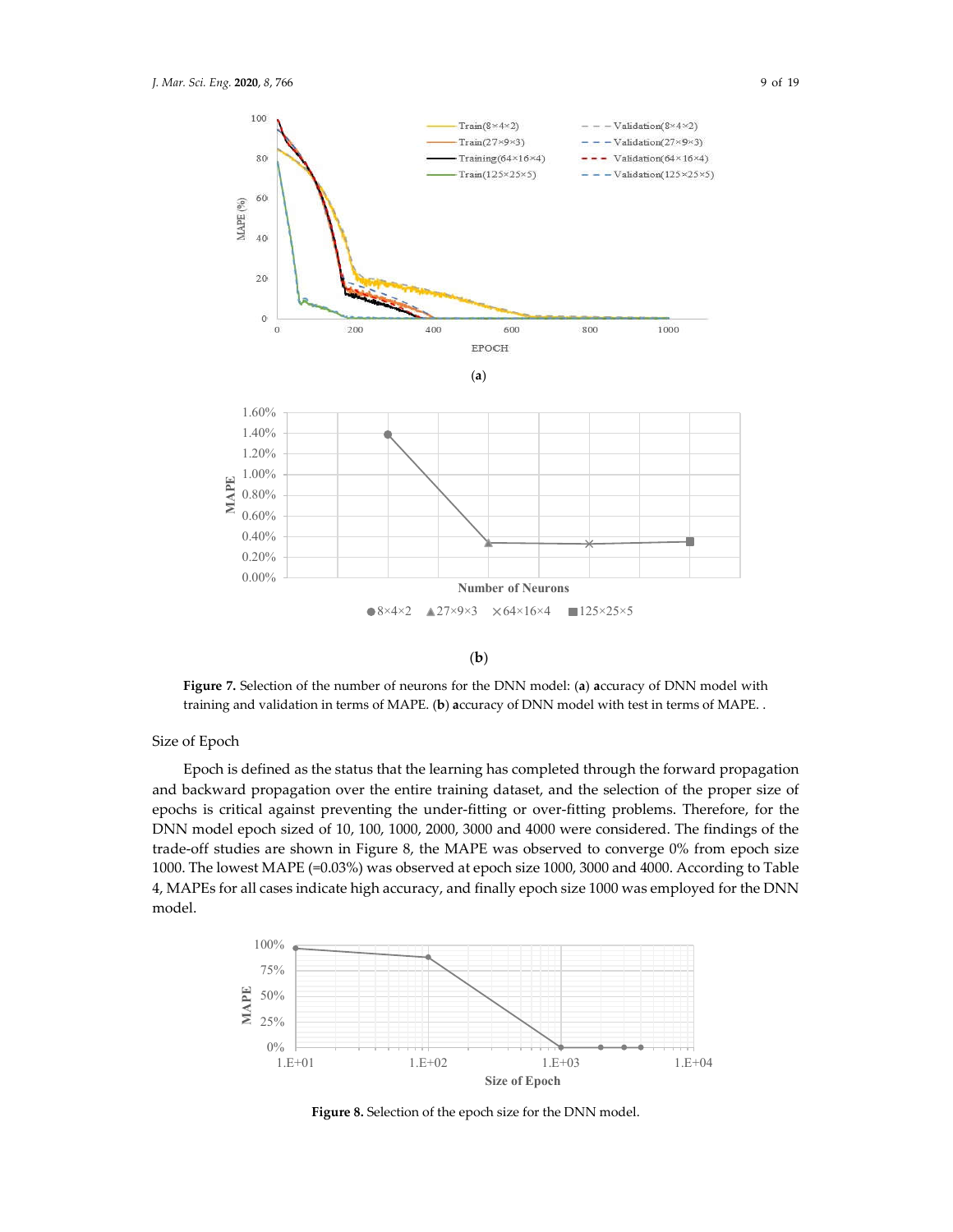## Learning Rate

The learning rate is related to the determination of the update of weight. If the learning rate is too small, it may lead to long learning times. On the other hand, a too high learning rate may result in non‐convergence. Therefore, the learning rate needs to be appropriately adjusted according to the DNN model. In total, ten different learning rates as illustrated in Table 5 were considered to determine the learning rate. The resultant MAPE, according to the learning rate, is presented in Figure 9, and this can be interpreted as highly accurate based on Table 4. According to the results, the selected learning rate with the lowest MAPE (=0.08%) is 0.001.



**Figure 9.** Selection of the learning rate for the DNN model.

The summary of the hyper-parameters for DNN model is described in Table 6 and the defined DNN diagram is depicted in Figure 10.

Table 6. Summary of the defined hyper-parameters for deep neural network model.



**Figure 10.** Defined DNN diagram

#### *3.4. Implementation*

Selection of the programming language for the best use of AI is important, and especially for the DNN implementation. In this research, Python was used as a programming language to develop the DNN model to predict the burst pressure of pipelines with or without a dent. In addition, TensorFlow, which provides an open-source library for neural networks, was adopted as the framework. For the last, Jupyter notebook, which is an integrated development and learning environment in Python, was selected as an interface.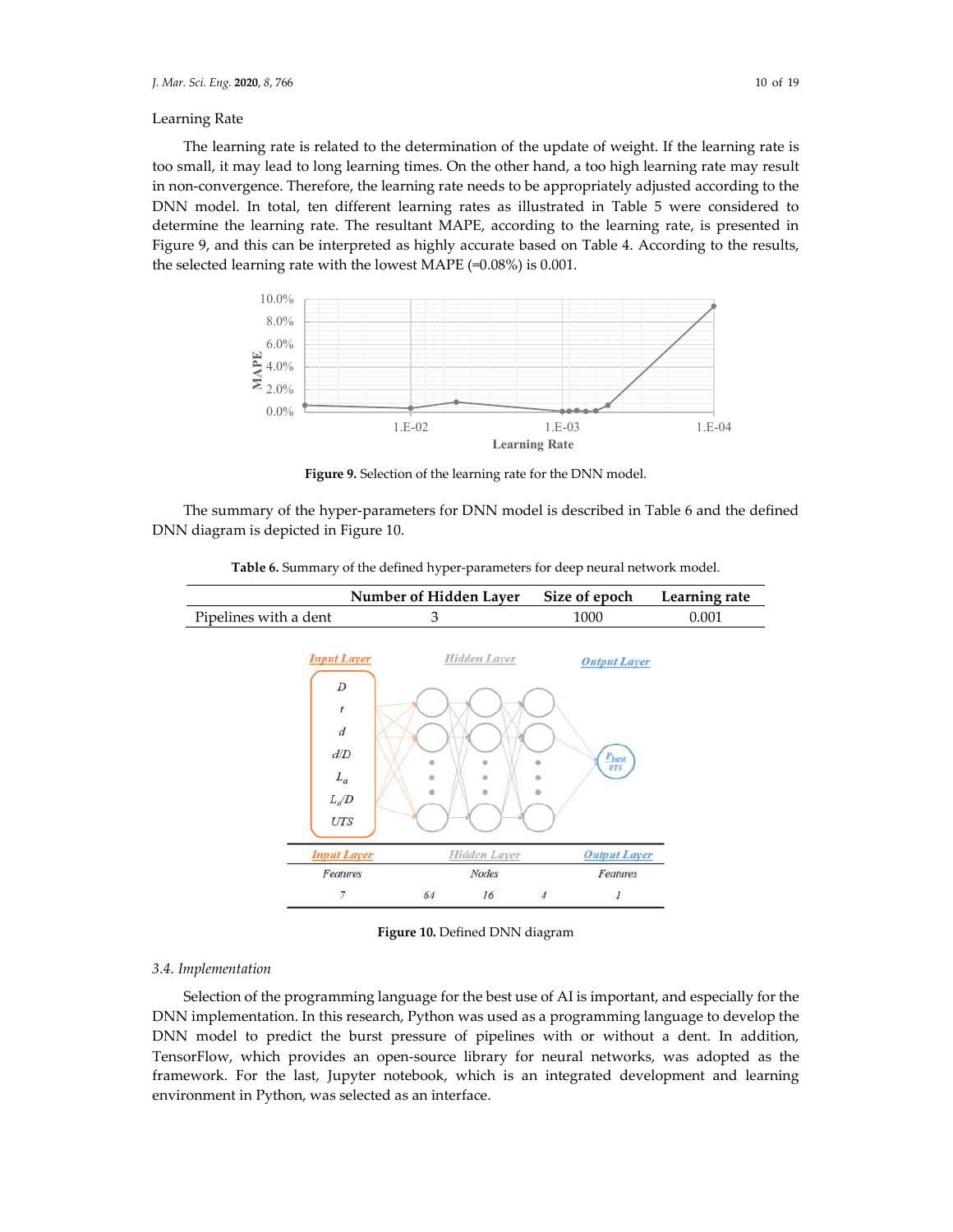## **4. Results**

In the case of pipelines with a hemispherical dent, the DNN model has been developed based on the 150 data from the FEA based parametric study (I) results as listed in Table A1 in the Appendix. In addition, the FEA based parametric study (II) and experimental test results as listed in Table A2 to A5 in the Appendix were used to validate the applicability of the developed DNN model to predict the burst pressure. The proportion of "training and validation dataset*"* and "test dataset*"* in the total data is 83% and 17%, respectively. In here, "training and validation dataset*"* is randomly split at a ratio of 80% to 20%.

As shown in Figure 11, the accuracy of DNN model for the pipelines with a hemispherical dent with training and validation in terms of MAPE is visualized across the epoch.



**Figure 11.** Accuracy of DNN model with training and validation in terms of MAPE.

In fact, the MAPE of training shows the convergency at about 400 epochs, however, the DNN model has kept the training up to 1,000 epochs to investigate the overfitting. If the difference between the validation MAPE and the training MAPE is getting bigger and bigger even though the training MAPE is converging to the minimum, this means overfitting occurred [10]. According to the accuracy of DNN model, the MAPEs of training and validation are congregated 0.08% and 0.17%, respectively, and it shows the converging and stabilizing of the DNN model. In addition, the resultant MAPEs from the training and validation stages can be interpreted as highly accurate based on Table 4.

## *4.1. Comparison with FEA Based Parametric Study Results*

For the validation of the DNN model for the pipeline with a hemispherical dent, the burst pressure computed by the DNN model has been compared with the burst pressure determined by the FEA. The comparison of results has been performed by correlation analysis to examine the relationship as well as by statistical analysis to determine the accuracy of prediction, and Pearson's product-moment correlation coefficient (PPMCC) and MAPE were used, respectively. The PPMCC is commonly used as a measure of the linear relationship between two quantitative variables and is calculated by the following Equation (5):

$$
PPMCC (r) = \frac{\sum (x - \bar{x})(y - \bar{y})}{\sqrt{\sum (x - \bar{x})^2 \sum (y - \bar{y})^2}}
$$
(5)

where  $x$  and  $y$  are the burst pressure calculated by the FEA or experiments and by the DNN model, respectively, and  $\bar{x}$  and  $\bar{y}$  are the average values of *x* and *y* groups of values, respectively.

As indicated by the correlation analysis result as shown in Figure 12, the PPMCC depending on the pipeline material is distributed between 0.959 and 1.0.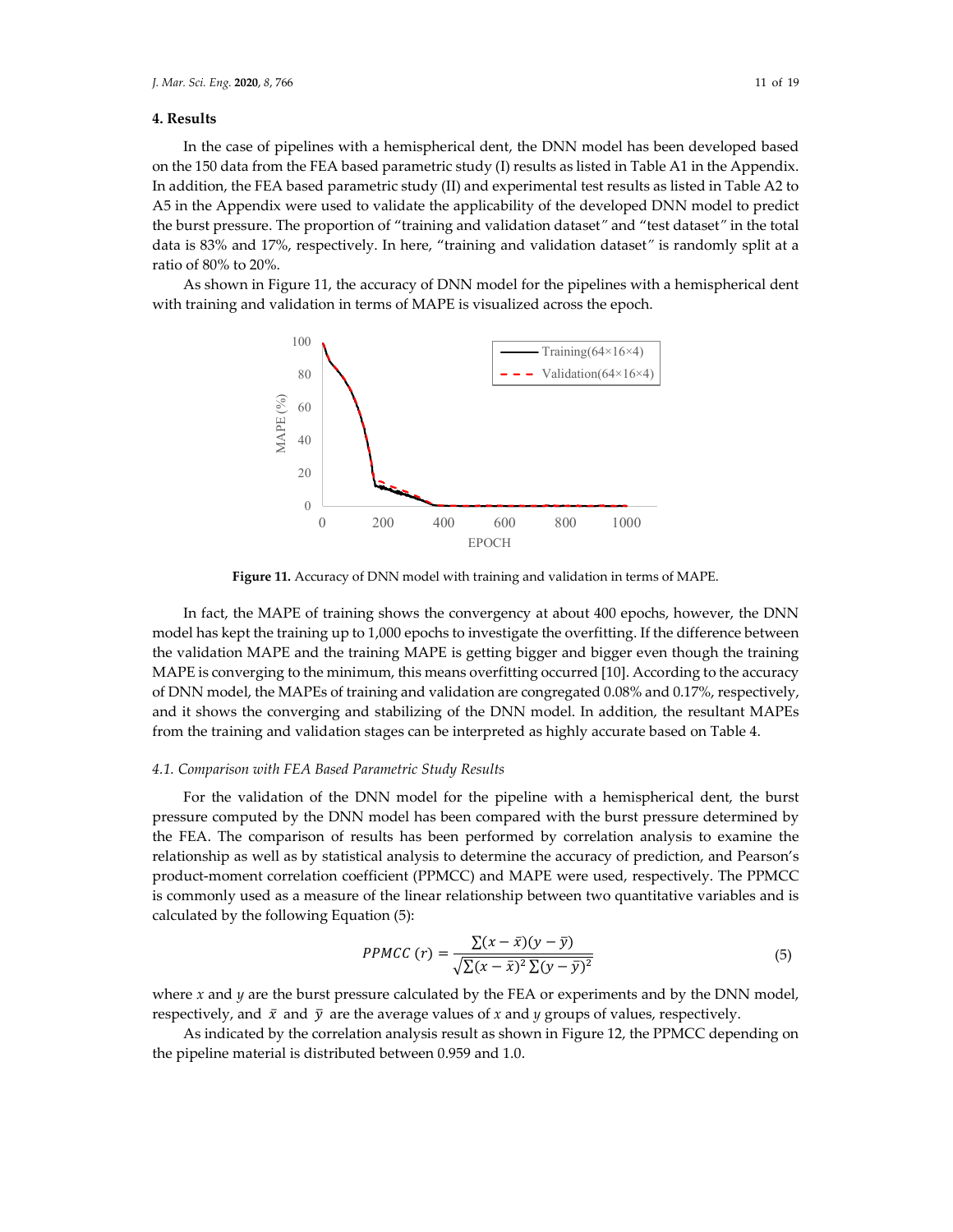

Figure 12. Pearson's product-moment correlation coefficient (PPMCC) between the burst pressure computed by the DNN model and the FEA based parametric study results for the pipeline with a hemispherical dent.

Based on the Evans guidance listed in Table 7, these values indicate a very strong positive relationship between the burst pressure calculated by the DNN model and by the FEA. Evans [25] proposed guidance for the strength of the correlation expressed by the limit of the absolute *r*‐value (PPMCC) as shown in Table 7.

| PPMCC(r)      | Strength    |
|---------------|-------------|
| $0.00 - 0.19$ | very weak   |
| $0.20 - 0.39$ | weak        |
| $0.40 - 0.59$ | moderate    |
| $0.60 - 0.79$ | strong      |
| $0.80 - 1.00$ | very strong |

**Table 7.** The guidance for the strength of the correlation by Evans [25].

The prediction accuracy (measured using MAPE) of the burst pressure from the DNN model and FEA for the X52\_PS(I), X52\_PS(II), X65\_PS(II) and X80\_PS(II) dataset is 0.33%, 2.17%, 2.81% and 5.55%, respectively. The obtained MAPEs can be interpreted as highly accurate based on Table 4. According to the results, it can be said that DNN is able to reliably estimate the burst pressure of the pipeline with a hemispherical dent.

#### *4.2. Comparison with Experimental Results*

The reliability of the DNN model was validated by performing correlation and statistical analysis between the burst pressure calculated by the DNN model and the three results of the experiment from the published papers [12,26]. The detailed information is as listed in Table A5 in the Appendix. In accordance with the correlation analysis results between the DNN model and experiments as shown in Figure 13, the PPMCC is 1.000 and the MAPE is 1.52%. The PPMCC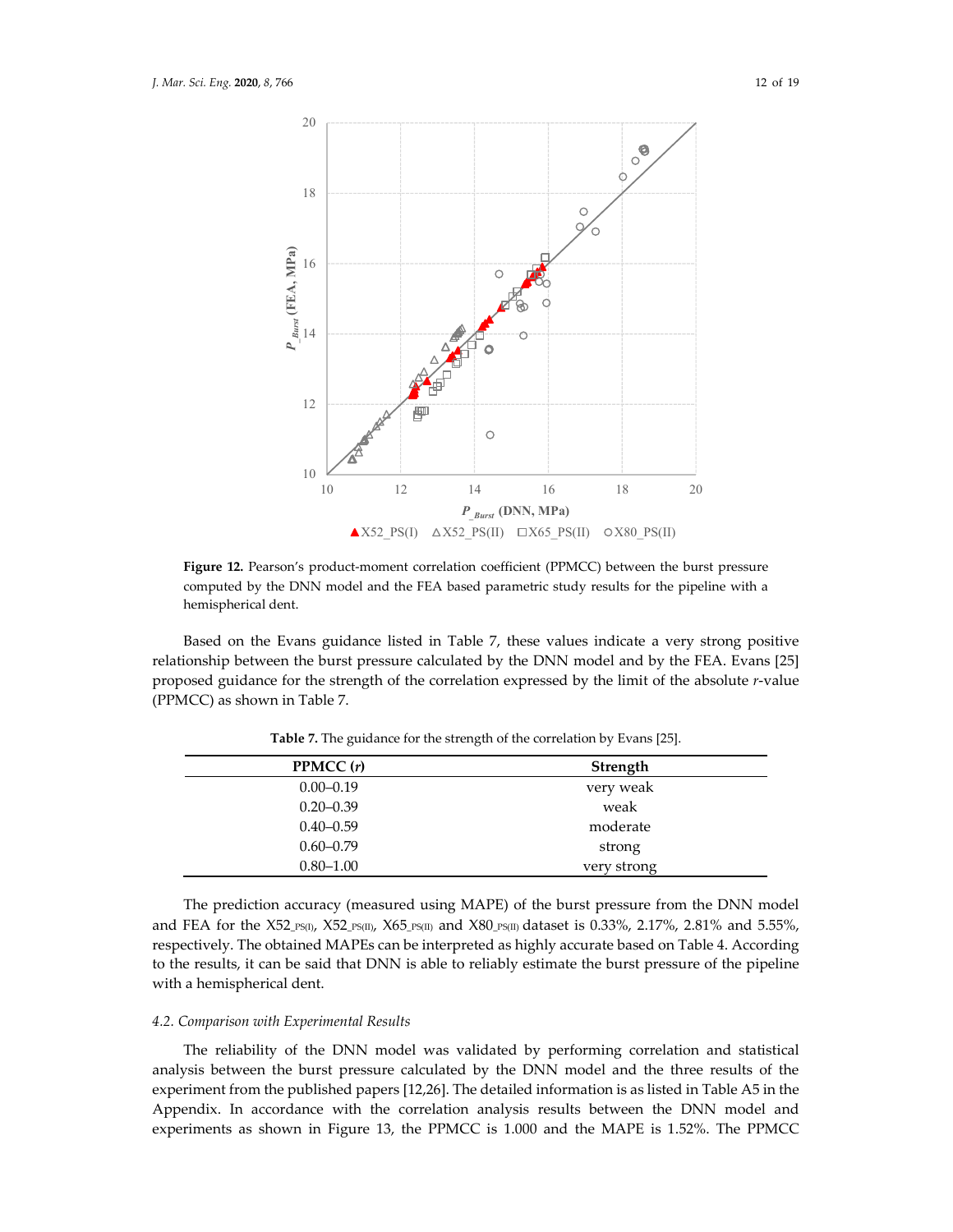interpreted by the Evans guidance listed in Table 7 and MAPE interpreted by the Lewis guidance listed in Table 4 indicates a very strong positive, highly accurate relationship between the burst pressure computed by the DNN model and the experimental test results.



**Figure 13.** PPMCC between the burst pressure computed by the DNN model and the experimental results for the pipeline with a hemispherical dent.

From the above results in Section 4.1 to 4.2, the predicted burst pressure by the DNN model corresponded well with the results of the FEA and the experimental test.

## **5. Discussion**

The aim of this research is to develop a method to predict the burst pressure of API 5L X grade pipelines with an unconstrained, hemispherical, plain dent using parameters readily available in the field without conducting FEA.

To date, the structural integrity of pipelines with a dent has been used for the allowance of the dent depth according to the codes and regulations like ASME B31.8 [27], the American Petroleum Institute API 1156 [12], the European Pipeline Research Group (EPRG) [28] and the Pipeline Defect Assessment Manual (PDAM) [29] applies predominantly 6% or 7% of pipeline diameter. However, the mentioned above defect assessment methodologies currently in use focuses on the dent depth and are recognized as conservative methods. This means that these methodologies are not reasonable from an economic perspective.

Woo et al. [30] conducted a study to examine the structural integrity of a dented pipeline using ANN. They have estimated the maximum equivalent plastic strain and the maximum difference in the stress component in the pipe (in the respective direction; hoop and axial). In addition, they have conducted the prediction of the longitudinal and circumferential radii. Especially, the maximum equivalent plastic strain estimated by ANN has been compared with the strain calculated by ASME B31.8 [27]. According to the comparison result, the maximum equivalent plastic strain estimated by ANN has a good agreement with the FEA analysis results than the strain calculated by ASME B31.8 [27].

However, above mentioned codes, regulations and the ANN model cannot estimate the burst pressure of pipelines with a dent.

Therefore, to achieve the aim, DNN model has been developed to estimate the burst pressure for API 5L X grade pipelines with an unconstrained, plain dent. The developed DNN models used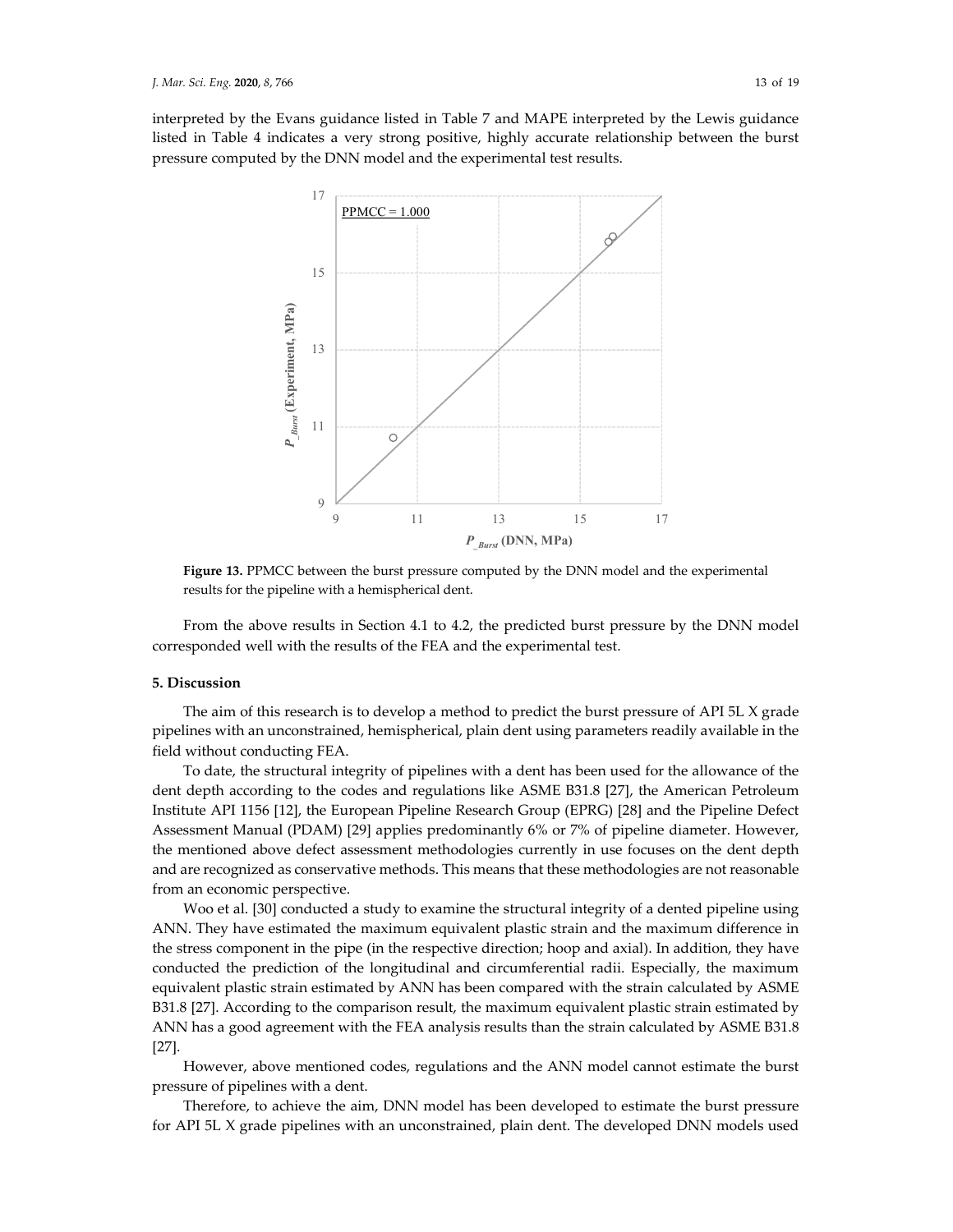the FEA based Parametric Study results and validated by comparison with the FEA based Parametric Study results and the experimental results. The reliability of the DNN models has been investigated by performing the correlation and statistical analysis between the burst pressure computed by the DNN model and the FEA based parametric study results and by the experimental results.

According to the validation results, it can be seen that the MAPE value for each test increases slightly as the yield and ultimate tensile strength of the pipeline material increase. The reason is that because the developed DNN model was trained using X52 pipeline dataset, it could not learn the effect of the different material properties, and it can be inferred that this affected the results.

Nevertheless, the results of burst pressure computed by the DNN model corresponded well with the nonlinear FEA based parametric study results and the burst pressure results of the experiment.

Consequently, using the DNN model, operators and field engineers can not only calculate the capacity of the dented pipelines without carrying out the expensive FEA on every dent but also can make efficient repair decisions.

## **6. Conclusion**

From the research findings the following conclusions can be drawn:

- 1) The applicability of the DNN as a new solution to predict the burst pressure of pipelines with a dent has been studied.
- 2) The FEA based parametric study results and the experimental results for the pipelines with a hemispherical dent, and the pipelines with a spheroidal dent have been used to develop the DNN model.
- 3) The reliability of the DNN model was investigated by performing the correlation (PPMCC) and statistical (MAPE) analysis of the burst pressure computed using the DNN model and using the nonlinear FEA and the experimental test results.
- 4) According to the PPMCC and MAPE as summarized in Table 8, all figures indicate that the results of burst pressure computed by the DNN model corresponded well with the nonlinear FEA based parametric study results and the burst pressure results of the experiment.

|                |            |            | Between $(A)$ and $(B)$ |              |                         |  |
|----------------|------------|------------|-------------------------|--------------|-------------------------|--|
| Dent Shape     | (A)        | (B)        | <b>PPMCC</b>            | MAPE $(\% )$ | Remarks                 |  |
| Hemi-Spherical | FEA        | <b>DNN</b> | 1.000                   | 0.33         | $X52$ <sub>PS(I)</sub>  |  |
|                | <b>FEA</b> | DNN        | 0.999                   | 2.17         | $X52$ <sub>PS(II)</sub> |  |
|                | <b>FEA</b> | DNN        | 0.999                   | 2.81         | $X65$ <sub>PS(II)</sub> |  |
|                | <b>FEA</b> | DNN        | 0.959                   | 5.55         | $X80$ <sub>PS(II)</sub> |  |
|                | Experiment | DNN        | 1.000                   | 1.52         | X52(1)~(3)              |  |

**Table 8.** Summary of PPMCCs and MAPEs based on the burst pressure predicted by FEA and DNN.

**Author Contributions:** Conceptualization, D.O., J.R. and S.O.; methodology, D.O., J.R. and S.O.; software, D.O. and B.K.; validation, D.O.; formal analysis, D.O.; investigation, D.O.; resources, D.O. and J.R.; data curation, D.O. and B.K.; writing—original draft preparation, D.O., J.R. and B.K.; writing—review and editing, D.O., J.R., S.O. and B.K.; visualization, D.O.; supervision, J.R. and S.O. All authors have read and agreed to the published version of the manuscript.

**Funding:** This research received no external funding.

**Conflicts of Interest:** The authors declare no conflict of interest.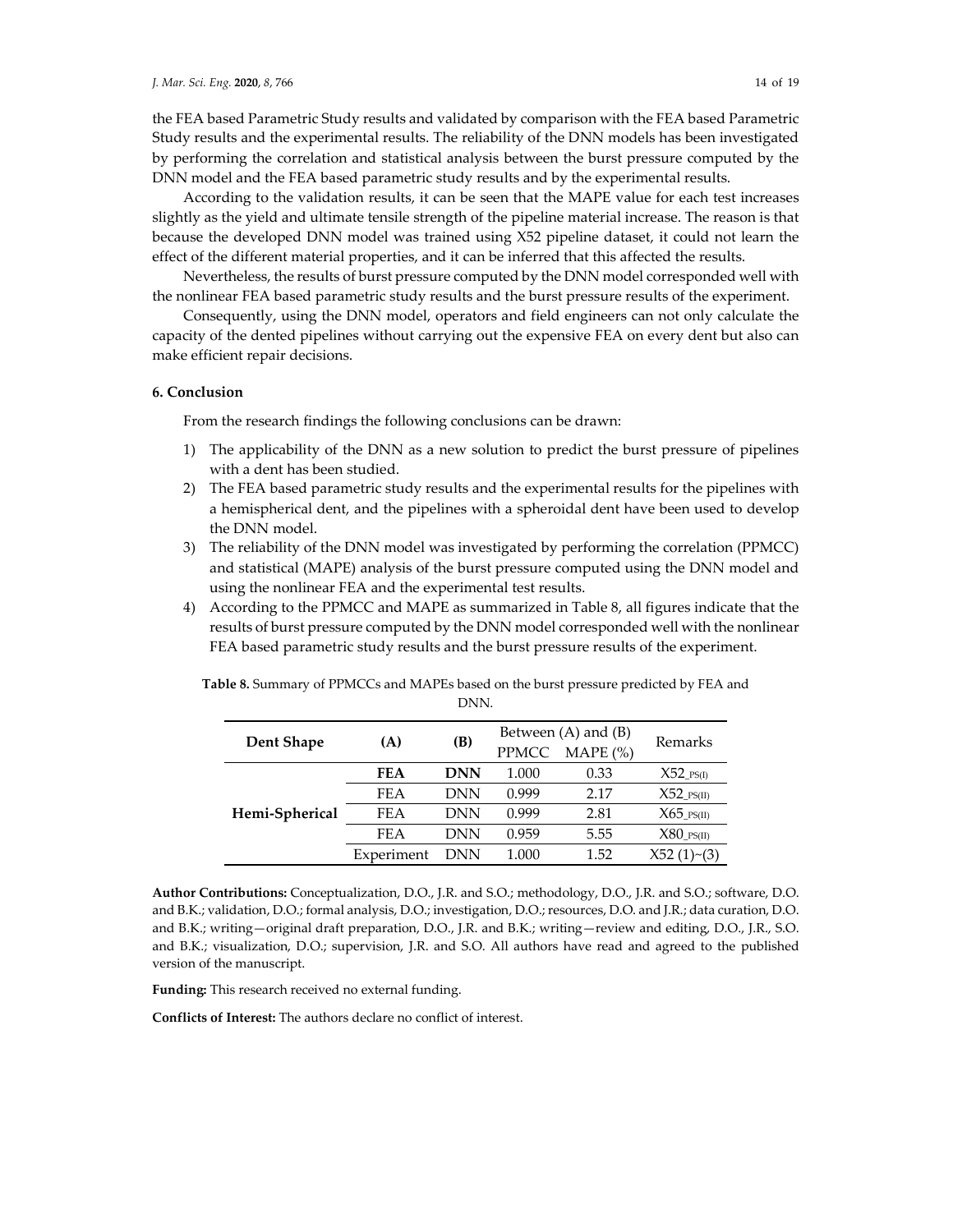## **Appendix**

**Table A1.** *La*, *La/D*, *Da*, *Da/D* and burst pressure for the FEA based parametric study (I).

| No.                     | $D_{\alpha}/D$<br>$(\%)$ | $\boldsymbol{L}_a$<br>(mm) | $L_a/D$<br>$(\%)$ | <b>Burst</b><br>pressure<br>(MPa) | No. | $D_{\alpha}/D$<br>$(\%)$ | $L_a$<br>(mm) | $L_a/D$<br>$(\%)$ | <b>Burst</b><br>pressure<br>(MPa) |
|-------------------------|--------------------------|----------------------------|-------------------|-----------------------------------|-----|--------------------------|---------------|-------------------|-----------------------------------|
| $\mathbf{1}$            | 1                        | 152.06                     | 46.95             | 15.84                             | 51  | 6                        | 180.85        | 55.84             | 15.48                             |
| $\overline{c}$          | $\mathbf{1}$             | 83.44                      | 25.76             | 15.87                             | 52  | 6                        | 114.59        | 35.39             | 15.49                             |
| $\overline{3}$          | $\mathbf{1}$             | 58.91                      | 18.19             | 15.90                             | 53  | 6                        | 94.79         | 29.27             | 15.37                             |
| $\overline{\mathbf{4}}$ | $\mathbf{1}$             | 48.15                      | 14.87             | 15.83                             | 54  | 6                        | 85.91         | 26.53             | 14.64                             |
| 5                       | $\mathbf{1}$             | 42.68                      | 13.18             | 15.90                             | 55  | 6                        | 80.97         | 25.00             | 14.01                             |
| 6                       | $\mathbf{1}$             | 32.67                      | 10.09             | 15.81                             | 56  | 6                        | 73.15         | 22.59             | 12.32                             |
| 7                       | $\mathbf{1}$             | 28.42                      | 8.78              | 14.08                             | 57  | 6                        | 71.10         | 21.95             | 12.29                             |
| $\,$ $\,$               | $\mathbf{1}$             | 25.69                      | 7.93              | 14.21                             | 58  | 6                        | 70.74         | 21.84             | 12.34                             |
| 9                       | $\mathbf{1}$             | 22.88                      | 7.07              | 14.39                             | 59  | 6                        | 70.18         | 21.67             | 12.33                             |
| 10                      | $\mathbf{1}$             | 21.47                      | 6.63              | 14.46                             | 60  | $\epsilon$               | 69.97         | 21.61             | 12.33                             |
| 11                      | $\overline{c}$           | 158.29                     | 48.88             | 15.70                             | 61  | $\boldsymbol{7}$         | 186.35        | 57.54             | 15.44                             |
| 12                      | $\sqrt{2}$               | 88.35                      | 27.28             | 15.74                             | 62  | $\boldsymbol{7}$         | 121.83        | 37.62             | 15.45                             |
| 13                      | $\overline{c}$           | 64.95                      | 20.06             | 15.74                             | 63  | $\boldsymbol{7}$         | 102.92        | 31.78             | 15.30                             |
| 14                      | $\overline{c}$           | 54.25                      | 16.75             | 15.60                             | 64  | $\boldsymbol{7}$         | 94.74         | 29.25             | 14.40                             |
| 15                      | $\overline{c}$           | 48.55                      | 14.99             | 15.48                             | 65  | $\boldsymbol{7}$         | 90.24         | 27.86             | 13.67                             |
| 16                      | $\overline{c}$           | 38.77                      | 11.97             | 14.40                             | 66  | $\boldsymbol{7}$         | 83.12         | 25.67             | 12.29                             |
| 17                      | $\overline{c}$           | 35.12                      | 10.84             | 13.37                             | 67  | $\boldsymbol{7}$         | 81.37         | 25.12             | 12.26                             |
| 18                      | $\overline{c}$           | 33.39                      | 10.31             | 13.45                             | 68  | $\boldsymbol{7}$         | 80.98         | 25.01             | 12.33                             |
| 19                      | $\overline{c}$           | 31.40                      | 9.69              | 13.55                             | 69  | $\boldsymbol{7}$         | 80.53         | 24.87             | 12.32                             |
| 20                      | $\overline{c}$           | 30.43                      | 9.40              | 13.59                             | 70  | $\boldsymbol{7}$         | 80.37         | 24.82             | 12.32                             |
| 21                      | $\overline{\mathbf{3}}$  | 164.34                     | 50.75             | 15.59                             | 71  | $8\,$                    | 194.78        | 60.14             | 15.43                             |
| 22                      | $\overline{\mathbf{3}}$  | 93.27                      | 28.80             | 15.62                             | 72  | $\,$ $\,$                | 130.93        | 40.43             | 15.43                             |
| 23                      | $\overline{\mathbf{3}}$  | 70.98                      | 21.92             | 15.59                             | 73  | $\,$ $\,$                | 112.65        | 34.78             | 15.24                             |
| 24                      | $\overline{\mathbf{3}}$  | 60.34                      | 18.63             | 15.36                             | 74  | $\,$ $\,$                | 104.85        | 32.38             | 14.29                             |
| 25                      | $\overline{\mathbf{3}}$  | 54.42                      | 16.80             | 15.06                             | 75  | 8                        | 100.63        | 31.07             | 13.47                             |
| 26                      | $\overline{\mathbf{3}}$  | 44.86                      | 13.85             | 12.98                             | 76  | $\,$ $\,$                | 93.97         | 29.02             | 12.28                             |
| 27                      | $\overline{\mathbf{3}}$  | 41.82                      | 12.91             | 12.66                             | 77  | $\,$ $\,$                | 92.41         | 28.53             | 12.25                             |
| 28                      | $\overline{\mathbf{3}}$  | 41.10                      | 12.69             | 12.69                             | 78  | $\,8\,$                  | 92.01         | 28.41             | 12.34                             |
| 29                      | $\overline{\mathbf{3}}$  | 39.91                      | 12.32             | 12.72                             | 79  | $\,$ $\,$                | 91.60         | 28.29             | 12.35                             |
| 30                      | 3                        | 39.39                      | 12.16             | 12.72                             | 80  | $\,8\,$                  | 91.47         | 28.24             | 12.35                             |
| 31                      | $\overline{4}$           | 169.84                     | 52.44             | 15.55                             | 81  | 9                        | 203.71        | 62.90             | 15.43                             |
| 32                      | $\overline{4}$           | 100.13                     | 30.92             | 15.57                             | 82  | 9                        | 141.21        | 43.60             | 15.43                             |
| 33                      | $\overline{4}$           | 78.53                      | 24.25             | 15.50                             | 83  | 9                        | 123.61        | 38.17             | 15.18                             |
| 34                      | $\overline{4}$           | 68.25                      | 21.08             | 15.12                             | 84  | 9                        | 116.07        | 35.84             | 14.28                             |
| 35                      | $\overline{4}$           | 62.44                      | 19.28             | 14.69                             | 85  | 9                        | 112.05        | 34.60             | 13.40                             |
| 36                      | $\overline{4}$           | 53.22                      | 16.43             | 12.38                             | 86  | 9                        | 105.70        | 32.64             | 12.30                             |
| 37                      | $\overline{4}$           | 50.56                      | 15.61             | 12.35                             | 87  | 9                        | 104.23        | 32.18             | 12.27                             |
| 38                      | $\overline{4}$           | 50.25                      | 15.52             | 12.36                             | 88  | 9                        | 103.82        | 32.06             | 12.38                             |
| 39                      | $\overline{\mathcal{L}}$ | 49.47                      | 15.28             | 12.35                             | 89  | 9                        | 103.41        | 31.93             | 12.42                             |
| 40                      | $\overline{\mathcal{L}}$ | 49.17                      | 15.18             | 12.34                             | 90  | 9                        | 103.28        | 31.89             | 12.42                             |
| 41                      | 5                        | 175.35                     | 54.14             | 15.51                             | 91  | 10                       | 212.64        | 65.66             | 15.42                             |
| 42                      | 5                        | 107.36                     | 33.15             | 15.53                             | 92  | 10                       | 151.48        | 46.78             | 15.42                             |
| 43                      | 5                        | 86.66                      | 26.76             | 15.44                             | 93  | 10                       | 134.56        | 41.55             | 15.11                             |
| 44                      | 5                        | 77.08                      | 23.80             | 14.88                             | 94  | 10                       | 127.29        | 39.31             | 14.28                             |
| 45                      | 5                        | 71.70                      | 22.14             | 14.35                             | 95  | 10                       | 123.46        | 38.12             | 13.34                             |
| 46                      | 5                        | 63.19                      | 19.51             | 12.35                             | 96  | 10                       | 117.43        | 36.26             | 12.31                             |
| 47                      | 5                        | 60.83                      | 18.78             | 12.32                             | 97  | 10                       | 116.05        | 35.83             | 12.30                             |
| 48                      | 5                        | 60.49                      | 18.68             | 12.35                             | 98  | 10                       | 115.63        | 35.71             | 12.42                             |
| 49                      | 5                        | 59.83                      | 18.47             | 12.34                             | 99  | 10                       | 115.22        | 35.58             | 12.48                             |
| 50                      | 5                        | 59.57                      | 18.39             | 12.33                             | 100 | 10                       | 115.10        | 35.54             | 12.49                             |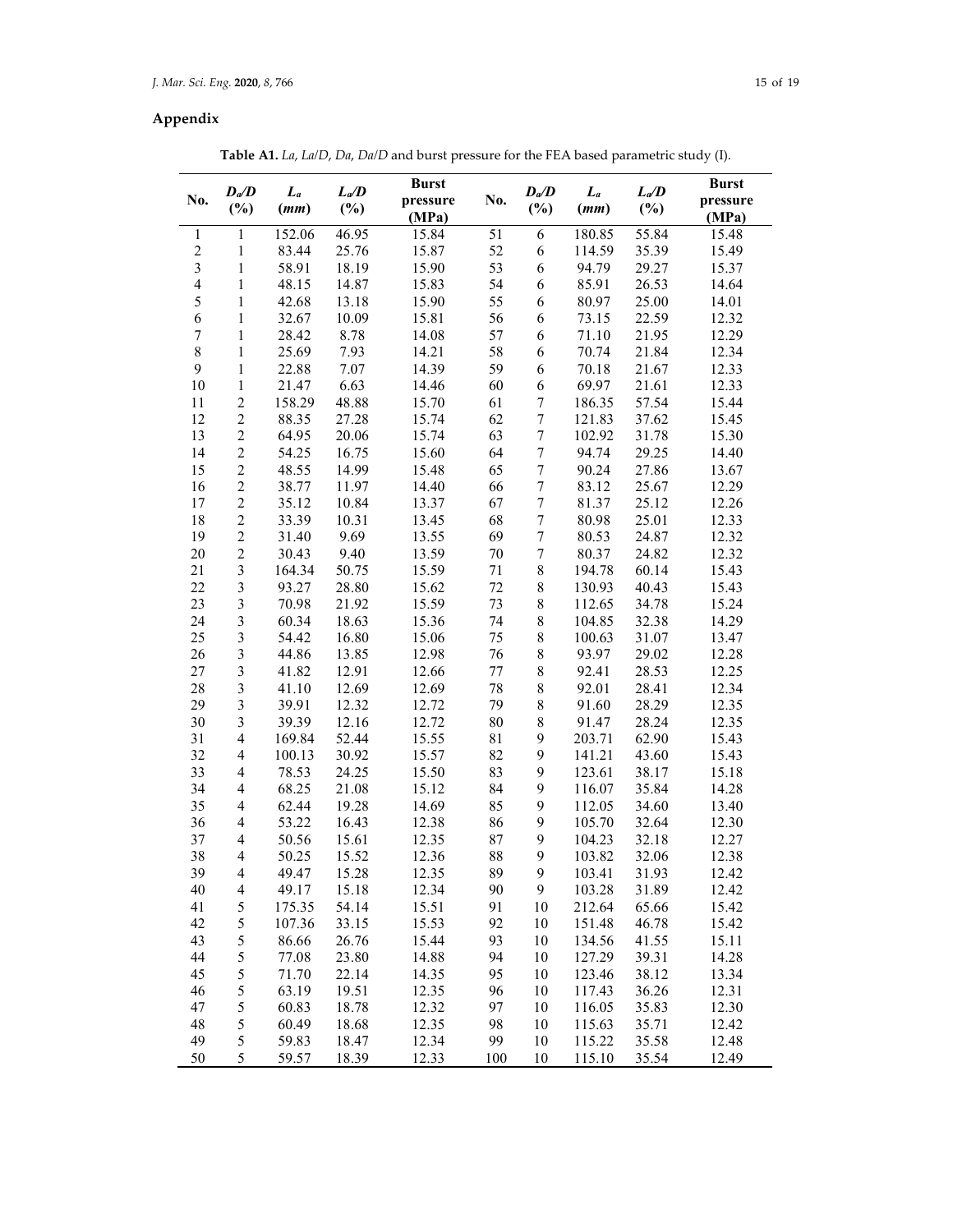**Table A1.** (*Cont.*) *La*, *La/D*, *Da*, *Da/D* and burst pressure for the FEA based parametric study (I).

| No. | $\bm{D}_{\alpha}$<br>$(\%)$ | $\boldsymbol{L}_a$<br>(mm) | $L_a/D$<br>$(\%)$ | <b>Burst</b><br>pressure<br>(MPa) | No. | $D_{\alpha}/D$<br>$(\%)$ | $\boldsymbol{L}_a$<br>(mm) | $L_a/D$<br>$(\%)$ | <b>Burst</b><br>pressure<br>(MPa) |
|-----|-----------------------------|----------------------------|-------------------|-----------------------------------|-----|--------------------------|----------------------------|-------------------|-----------------------------------|
| 101 | 11                          | 221.57                     | 68.42             | 15.41                             | 126 | 13                       | 154.11                     | 47.59             | 12.37                             |
| 102 | 11                          | 161.75                     | 49.95             | 15.42                             | 127 | 13                       | 152.95                     | 47.23             | 12.36                             |
| 103 | 11                          | 145.52                     | 44.93             | 15.05                             | 128 | 13                       | 152.54                     | 47.10             | 12.45                             |
| 104 | 11                          | 138.51                     | 42.77             | 14.28                             | 129 | 13                       | 152.16                     | 46.99             | 12.53                             |
| 105 | 11                          | 134.88                     | 41.65             | 13.27                             | 130 | 13                       | 152.07                     | 46.96             | 12.54                             |
| 106 | 11                          | 129.15                     | 39.88             | 12.33                             | 131 | 14                       | 262.09                     | 80.93             | 15.37                             |
| 107 | 11                          | 127.86                     | 39.48             | 12.32                             | 132 | 14                       | 197.81                     | 61.08             | 15.37                             |
| 108 | 11                          | 127.44                     | 39.35             | 12.45                             | 133 | 14                       | 182.42                     | 56.33             | 14.72                             |
| 109 | 11                          | 127.02                     | 39.22             | 12.55                             | 134 | 14                       | 175.71                     | 54.26             | 14.06                             |
| 110 | 11                          | 126.91                     | 39.19             | 12.56                             | 135 | 14                       | 172.26                     | 53.19             | 13.11                             |
| 111 | 12                          | 234.04                     | 72.27             | 15.40                             | 136 | 14                       | 166.99                     | 51.56             | 12.39                             |
| 112 | 12                          | 172.96                     | 53.41             | 15.41                             | 137 | 14                       | 165.87                     | 51.22             | 12.37                             |
| 113 | 12                          | 157.09                     | 48.51             | 14.97                             | 138 | 14                       | 165.49                     | 51.10             | 12.43                             |
| 114 | 12                          | 150.23                     | 46.39             | 14.24                             | 139 | 14                       | 165.15                     | 51.00             | 12.48                             |
| 115 | 12                          | 146.72                     | 45.31             | 13.21                             | 140 | 14                       | 165.06                     | 50.97             | 12.48                             |
| 116 | 12                          | 141.23                     | 43.61             | 12.35                             | 141 | 15                       | 276.11                     | 85.26             | 15.35                             |
| 117 | 12                          | 140.02                     | 43.23             | 12.34                             | 142 | 15                       | 210.24                     | 64.92             | 15.35                             |
| 118 | 12                          | 139.59                     | 43.10             | 12.47                             | 143 | 15                       | 195.09                     | 60.24             | 14.60                             |
| 119 | 12                          | 139.17                     | 42.97             | 12.58                             | 144 | 15                       | 188.45                     | 58.19             | 13.96                             |
| 120 | 12                          | 139.07                     | 42.94             | 12.59                             | 145 | 15                       | 185.02                     | 57.13             | 13.07                             |
| 121 | 13                          | 248.06                     | 76.60             | 15.38                             | 146 | 15                       | 179.87                     | 55.54             | 12.42                             |
| 122 | 13                          | 185.39                     | 57.24             | 15.39                             | 147 | 15                       | 178.80                     | 55.21             | 12.39                             |
| 123 | 13                          | 169.75                     | 52.42             | 14.84                             | 148 | 15                       | 178.44                     | 55.10             | 12.41                             |
| 124 | 13                          | 162.97                     | 50.32             | 14.15                             | 149 | 15                       | 178.14                     | 55.01             | 12.43                             |
| 125 | 13                          | 159.49                     | 49.25             | 13.16                             | 150 | 15                       | 178.05                     | 54.98             | 12.43                             |

**Table A2.** *La*, *La/D*, *Da*, *Da/D* and burst pressure for the FEA based parametric study (II) for X52 material pipelines with a hemispherical dent.

| No.            | $L_a$<br>(mm)      | $L_a/D$<br>$(\%)$ | $\mathbf{D}_a$<br>(mm) | $D_a/D$<br>$(\%)$ | <b>Burst</b><br>pressu<br>re<br>(MPa) | No. | $L_a$<br>(mm)            | $L_a/D$<br>(%) | $\boldsymbol{D}_a$<br>(mm) | $D_a/D$<br>(%) | <b>Burst</b><br>pressu<br>re<br>(MPa) |
|----------------|--------------------|-------------------|------------------------|-------------------|---------------------------------------|-----|--------------------------|----------------|----------------------------|----------------|---------------------------------------|
| $\mathbf{1}$   | 166.98<br>4        | 51.56             | 2.248                  | 0.69              | 14.172                                | 16  | 97.068                   | 29.97          | 24.236                     | 7.48           | 11.509                                |
| 2              | 84.334             | 26.04             | 3.076                  | 0.95              | 14.071                                | 17  | 94.224                   | 29.09          | 24.179                     | 7.47           | 10.794                                |
| 3              | 59.644             | 18.42             | 3.654                  | 1.13              | 14.067                                | 18  | 87.176                   | 26.92          | 24.235                     | 7.48           | 10.963                                |
| 4              | 49.274             | 15.22             | 3.946                  | 1.22              | 14.025                                | 19  | 226.61<br>8              | 69.98          | 37.061                     | 11.44          | 13.643                                |
| 5              | 43.692             | 13.49             | 4.133                  | 1.28              | 14.022                                | 20  | 167.12<br>$\theta$       | 51.60          | 37.575                     | 11.60          | 13.271                                |
| 6              | 32.306             | 9.98              | 4.447                  | 1.37              | 12.769                                | 21  | 151.08<br>$\theta$       | 46.65          | 37.780                     | 11.67          | 11.388                                |
| $\overline{7}$ | 160.55<br>6        | 49.58             | 9.159                  | 2.83              | 14.113                                | 22  | 142.54<br>$\overline{2}$ | 44.01          | 37.777                     | 11.66          | 11.016                                |
| 8              | 93.538             | 28.88             | 10.352                 | 3.20              | 14.036                                | 23  | 138.96<br>$\theta$       | 42.91          | 37.836                     | 11.68          | 10.982                                |
| 9              | 72.252             | 22.31             | 10.678                 | 3.30              | 14.02                                 | 24  | 133.50<br>4              | 41.22          | 37.915                     | 11.71          | 10.994                                |
| 10             | 61.582             | 19.02             | 10.792                 | 3.33              | 12.584                                | 25  | 271.87<br>$\theta$       | 83.95          | 50.396                     | 15.56          | 13.635                                |
| 11             | 55.898             | 17.26             | 10.894                 | 3.36              | 11.722                                | 26  | 220.31<br>8              | 68.03          | 51.352                     | 15.86          | 10.645                                |
| 12             | 45.600             | 14.08             | 11.016                 | 3.40              | 11.148                                | 27  | 202.90<br>2              | 62.65          | 51.520                     | 15.91          | 10.442                                |
| 13             | 188.40<br>$\theta$ | 58.18             | 23.611                 | 7.29              | 13.952                                | 28  | 193.31<br>$\theta$       | 59.69          | 51.592                     | 15.93          | 10.461                                |
| 14             | 124.72<br>8        | 38.51             | 23.883                 | 7.37              | 13.902                                | 29  | 190.79<br>$\theta$       | 58.91          | 51.616                     | 15.94          | 10.444                                |
| 15             | 105.54<br>8        | 32.59             | 24.150                 | 7.46              | 12.935                                | 30  | 181.87<br>$\overline{2}$ | 56.16          | 51.740                     | 15.98          | 10.439                                |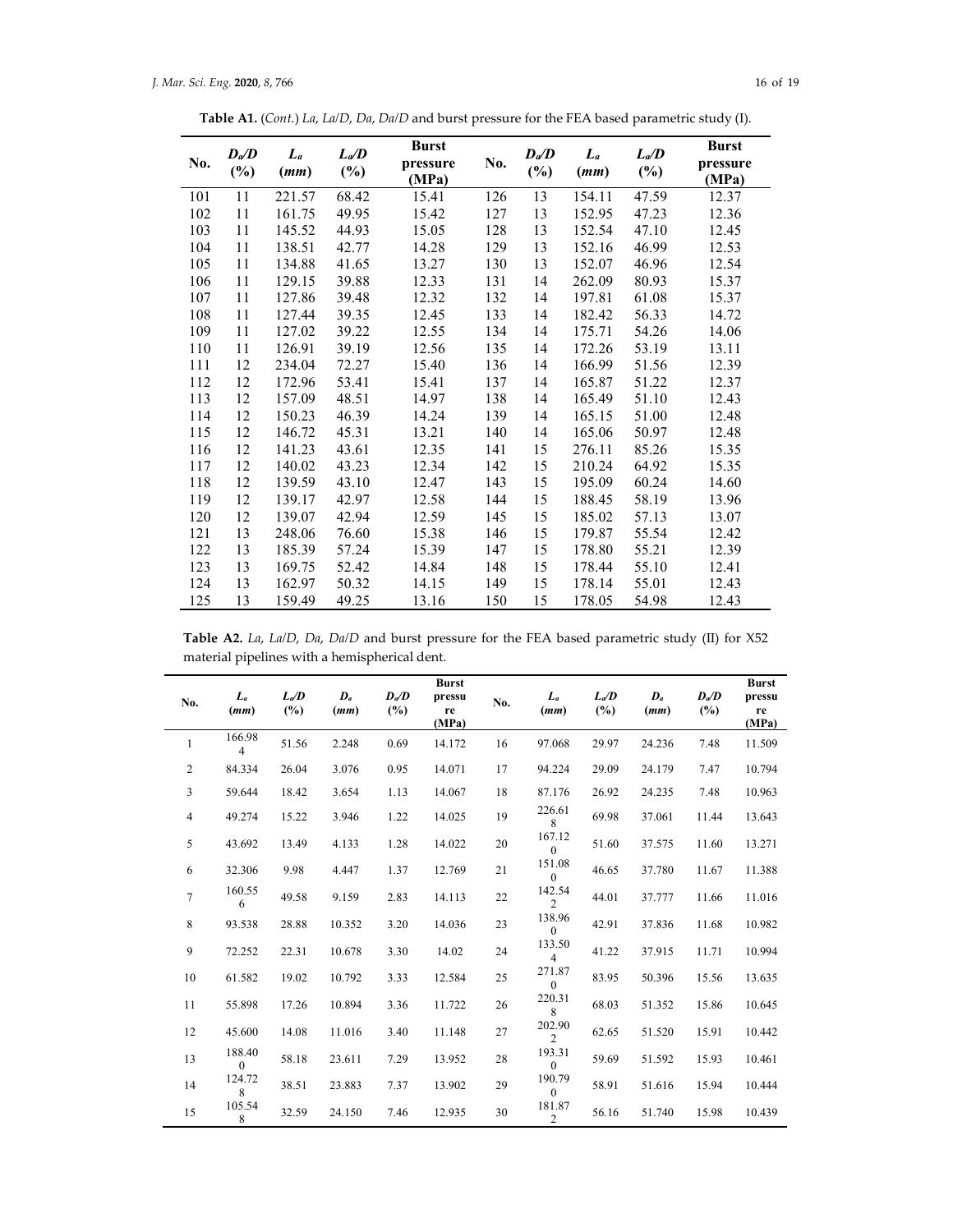**Table A3.** *La*, *La/D*, *Da*, *Da/D* and burst pressure for the FEA based parametric study (II) for X65 material pipelines with a hemispherical dent.

| No.            | $L_a$<br>(mm) | $L_a/D$<br>$(\%)$ | $\boldsymbol{D}_a$<br>(mm) | $\mathbf{D} \mathbf{D}$<br>$(\%)$ | <b>Burst</b><br>pressure<br>(MPa) | No. | $L_a$<br>(mm) | $L_a/D$<br>(%) | $\boldsymbol{D}_a$<br>(mm) | $D_{\alpha}$<br>$(\%)$ | <b>Burst</b><br>pressure<br>(MPa) |
|----------------|---------------|-------------------|----------------------------|-----------------------------------|-----------------------------------|-----|---------------|----------------|----------------------------|------------------------|-----------------------------------|
| 1              | 82.094        | 25.35             | 2.497                      | 0.77                              | 16.177                            | 14  | 90.004        | 27.79          | 22.877                     | 7.06                   | 13.147                            |
| 2              | 57.694        | 17.82             | 3.014                      | 0.93                              | 16.175                            | 15  | 82.112        | 25.35          | 22.980                     | 7.10                   | 13.196                            |
| 3              | 47.812        | 14.76             | 3.321                      | 1.03                              | 16.164                            | 16  | 162.912       | 50.30          | 35.670                     | 11.01                  | 13.684                            |
| $\overline{4}$ | 42.462        | 13.11             | 3.525                      | 1.09                              | 16.159                            | 17  | 147.470       | 45.54          | 35.943                     | 11.10                  | 12.841                            |
| 5              | 30.982        | 9.57              | 3.835                      | 1.18                              | 15.688                            | 18  | 139.186       | 42.98          | 35.958                     | 11.10                  | 12.367                            |
| 6              | 90.044        | 27.80             | 9.220                      | 2.85                              | 16.175                            | 19  | 135.394       | 41.81          | 36.027                     | 11.12                  | 12.510                            |
| 7              | 69.532        | 21.47             | 9.723                      | 3.00                              | 16.161                            | 20  | 127.718       | 39.44          | 36.105                     | 11.15                  | 12.620                            |
| 8              | 59.322        | 18.32             | 9.924                      | 3.06                              | 15.866                            | 21  | 215.576       | 66.57          | 49.110                     | 15.16                  | 11.824                            |
| 9              | 53.734        | 16.59             | 10.070                     | 3.11                              | 15.214                            | 22  | 198.768       | 61.38          | 49.322                     | 15.23                  | 11.804                            |
| 10             | 43.190        | 13.34             | 10.267                     | 3.17                              | 13.954                            | 23  | 189.740       | 58.59          | 49.390                     | 15.25                  | 11.643                            |
| 11             | 120.920       | 37.34             | 22.533                     | 6.96                              | 15.067                            | 24  | 184.762       | 57.05          | 49.430                     | 15.26                  | 11.707                            |
| 12             | 102.568       | 31.67             | 22.708                     | 7.01                              | 14.819                            | 25  | 182.062       | 56.22          | 49.536                     | 15.30                  | 11.814                            |
| 13             | 94.104        | 29.06             | 22.814                     | 7.04                              | 13.435                            |     |               |                |                            |                        |                                   |

**Table A4.** *La*, *La/D*, *Da*, *Da/D* and burst pressure for the FEA based parametric study (II) for X80 material pipelines with a hemispherical dent.

| No.            | $L_a$<br>(mm) | $L_a/D$<br>$(\%)$ | $\boldsymbol{D}_a$<br>(mm) | $D_{\alpha}/D$<br>$(\%)$ | <b>Burst</b><br>pressure<br>(MPa) | No. | $L_a$<br>(mm) | $L_a/D$<br>$(\%)$ | $\boldsymbol{D}_a$<br>(mm) | $D_{\alpha}/D$<br>$(\%)$ | <b>Burst</b><br>pressure<br>(MPa) |
|----------------|---------------|-------------------|----------------------------|--------------------------|-----------------------------------|-----|---------------|-------------------|----------------------------|--------------------------|-----------------------------------|
| 1              | 80.120        | 24.74             | 2.024                      | 0.62                     | 19.251                            | 14  | 86.702        | 26.77             | 21.372                     | 6.60                     | 15.434                            |
| $\mathfrak{2}$ | 56.824        | 17.55             | 2.463                      | 0.76                     | 19.251                            | 15  | 78.958        | 24.38             | 21.499                     | 6.64                     | 15.705                            |
| 3              | 46.910        | 14.49             | 2.738                      | 0.85                     | 19.186                            | 16  | 158.490       | 48.94             | 33.651                     | 10.39                    | 15.697                            |
| 4              | 41.728        | 12.88             | 2.936                      | 0.91                     | 19.184                            | 17  | 142.794       | 44.09             | 33.948                     | 10.48                    | 14.734                            |
| 5              | 32.042        | 9.89              | 3.305                      | 1.02                     | 19.261                            | 18  | 135.372       | 41.80             | 34.001                     | 10.50                    | 14.885                            |
| 6              | 86.732        | 26.78             | 7.901                      | 2.44                     | 19.261                            | 19  | 131.820       | 40.70             | 34.091                     | 10.53                    | 14.767                            |
| $\overline{7}$ | 66.800        | 20.63             | 8.605                      | 2.66                     | 18.925                            | 20  | 126.242       | 38.98             | 34.201                     | 10.56                    | 14.861                            |
| 8              | 57.222        | 17.67             | 8.902                      | 2.75                     | 18.472                            | 21  | 209.458       | 64.68             | 46.638                     | 14.40                    | 13.543                            |
| 9              | 51.904        | 16.03             | 9.100                      | 2.81                     | 17.048                            | 22  | 193.632       | 59.79             | 46.953                     | 14.50                    | 13.575                            |
| 10             | 41.518        | 12.82             | 9.373                      | 2.89                     | 13.954                            | 23  | 189.740       | 58.59             | 49.390                     | 15.25                    | 13.560                            |
| 11             | 117.008       | 36.13             | 20.949                     | 6.47                     | 17.479                            | 24  | 184.762       | 57.05             | 49.430                     | 15.26                    | 13.546                            |
| 12             | 99.282        | 30.66             | 21.153                     | 6.53                     | 16.914                            | 25  | 182.062       | 56.22             | 49.536                     | 15.30                    | 11.133                            |
| 13             | 90.790        | 28.03             | 21.280                     | 6.57                     | 15.489                            |     |               |                   |                            |                          |                                   |

| Table A5. Validation information from the experimental result of the hemispherical dent [12,26]. |  |  |  |
|--------------------------------------------------------------------------------------------------|--|--|--|
|--------------------------------------------------------------------------------------------------|--|--|--|

| <b>Characteristics</b>           | X52(1) | X52(2) | X52(3) |
|----------------------------------|--------|--------|--------|
| Outer diameter (mm)              | 323.85 | 323.85 | 720    |
| Thickness (mm)                   | 4.7752 | 4.7752 | 8.1    |
| Dent depth (mm)                  | 34.773 | 25.654 | 48.68  |
| Dent length (mm)                 | 171.06 | 147.72 | 271.15 |
| Yield strength (MPa)             | 371.6  | 371.6  | 375    |
| Ultimate tensile strength (MPa)  | 529.5  | 529.5  | 468    |
| Burst pressure, Experiment (MPa) | 15.81  | 15.95  | 10.72  |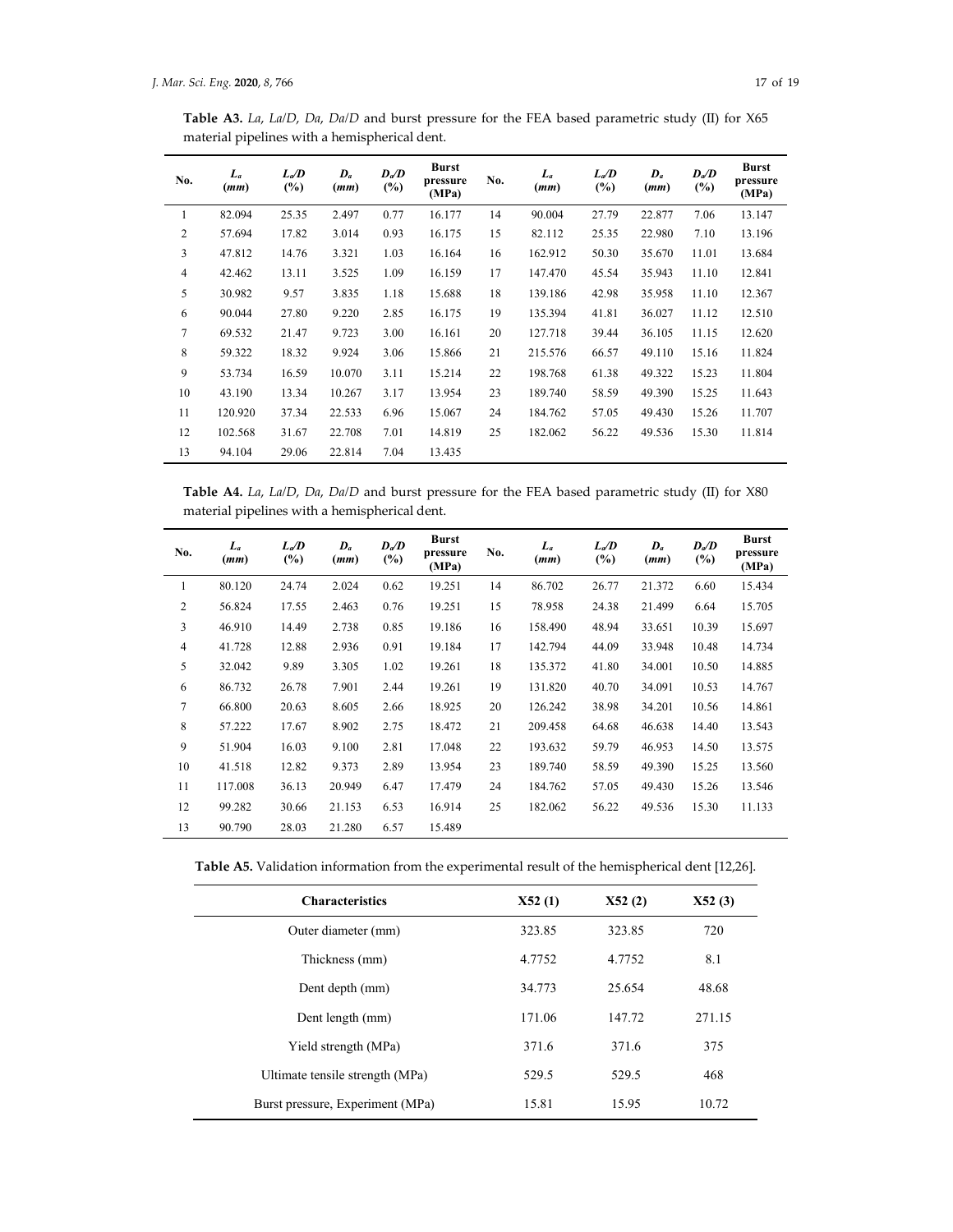## **References**

- 1. Green, K.P.; Jackson, T. *Safety in the Transportation of Oil and Gas: Pipelines or Rail?* Fraser Research Bulletin by the Fraser Institute: Vancouver, BC, Canada, 2015.
- 2. Oh, D.H.; Race, J.; Oterkus, S.; Chang, E.R. A new methodology for the prediction of burst pressure for API 5L X grade flawless pipelines. *Ocean Eng.* **2020**, *212*, 107602, doi:10.1016/j.oceaneng.2020.107602.
- 3. Nielsen, M.A. Using neural nets to recognize handwritten digits. In *Neural Networks and Deep Learning*; 2015. Available online: http://neuralnetworksanddeeplearning.com/ (accessed on 30 September 2020)
- 4. Xu, W.; Li, C.B.; Choung, J.; Lee, J. Corroded pipeline failure analysis using artificial neural network scheme. *Adv. Eng. Softw.* **2017**, *112*, 255–266.
- 5. ASME. Manual for determining the remaining strength of corroded pipelines. In *ASME B31G*. American Society Mechanical Engineers: New York, USA, 2012.
- 6. DNV. Corroded pipelines. In *Recommended Practice DNV-RP-F101*. Det Norske Veritas: Oslo, Norway, 2008.
- 7. Liu, X.; Xia, M.; Bolati, D.; Liu, J.; Zheng, Q.; Zhang, H. An ANN‐based failure pressure prediction method for buried high‐strength pipes with stray current corrosion effect. *Energy Sci. Eng.* **2020**, *8*, 248–259.
- 8. API. Fitness‐for‐service. In *API 579-1/ASME FFS-1*; American Petroleum Institute: Washington, DC, USA, 2016.
- 9. Wong, E.W.C.; Kim, D.K. A simplified method to predict fatigue damage of TTR subjected to short-term VIV using artificial neural network. *Adv. Eng. Softw.* **2018**, *126*, 100–109.
- 10. Chung, M.W.; Kim, S.J.; Lee, K.H.; Shin, D.H. Detection of damaged mooring line based on deep neural networks. *Ocean. Eng.* **2002**. *209*, 107522, doi:10.1016/j.oceaneng.2020.107522.
- 11. Shin, S.C.; Oh, S.J.; Lim, C.O.; Park. B.C.; Lee, J.C. Deep neural networks for maximum stress prediction in piping design, *Int. J. Fuzzy Log. Intell. Syst.* **2019**, *19*, 140–146.
- 12. Alexander, C.R.; Kiefner, J.F. Effects of smooth and rock dents on liquid petroleum pipelines. In Proceedings of the API Pipeline Conference, Dallas, TX, USA, 10 October 1997.
- 13. API. *API 5L: Specification for Line Pipe*; American Petroleum Institute: Washington, DC, USA, 2004.
- 14. Pedamonti, D. Comparison of non‐linear activation functions for deep neural networks on MNIST classification task. *arXiv Prepr.* **2018**, arXiv:1804.02763. Available online: http://arxiv.org/abs/1804.02763 (accessed on 8 April 2018).
- 15. Bircanoğlu, C. A comparison of activation functions in artificial neural networks. In Proceedings of the 2018 26th Signal Processing and Communications Applications Conference (SIU), Izmir, Turkey, 2–5 May 2018.
- 16. Shin, S.C.; Kim, G.Y.; Ban, I.J.; Park, B.C.; Oh, S.J.; Lim, C.O. Estimation of lightweight in the initial design of ships using deep neural networks. *J. Korean Ins Intell. Syst* **2019**, *29*, 416–423.
- 17. Kingma, D.P.; Ba, J. Adam: A method for stochastic optimization. In Proceedings of the 3rd International Conference for Learning Representations, San Diego, CA, USA, 7–9 May 2015.
- 18. He, K.; Zhang, X.; Ren, S.; Sun, J. Delving Deep into Rectifiers: Surpassing Human‐Level Performance on ImageNet Classification. Arxiv. Available online: https://arxiv.org/abs/1502.01852 (accessed on 6 February 2015).
- 19. Chen, R.J.C.; Bloomfield, P.; Fu, J.S. An evaluation of alternative forecasting methods to recreation visitation. *J. Leis. Res.* **2003**, *35*, 441–454.
- 20. Shen, S.; Li, G.; Song, H. Effect of seasonality treatment on the forecasting performance of tourism demand models. *Tour. Econ.* **2019**, *15*, 693–708.
- 21. Lewis, C.D. *Industrial and Business Forecasting Methods: A Practical Guide to Exponential Smoothing and Curve Fitting*; Butterworth Scientific: London, UK, 1982.
- 22. Hung, C.C.; Wang, C.C.; Wang, H.Y. Establishment of the controlled low-strength desulfurization slag prediction model for compressive strength and surface resistivity. *Appl. Sci.* **2020**, *10*, 5674, doi:10.3390/app10165674.
- 23. Chen, H.; Chen, W.; Zhou, Y. Estimation of chromaticity coordinates for LEDs array by modulation of red or yellow LEDs with artificial neural network. In Proceedings of the 2013 Ninth International Conference on Intelligent Information Hiding and Multimedia Signal Processin*g*, Beijing, China, 16–18 October 2013; pp. 88–91, doi:10.1109/IIH‐MSP.2013.31.
- 24. Panchal, F.S.; Panchal, M. Review on methods of selecting number of hidden nodes in artificial neural network. *Inter. J. Comput. Sci Mob. Comput.* **2014**, *3*, 455–464.
- 25. Evans, J.D. *Straightforward Statistics for the Behavioral Sciences*; Brooks/Cole Publishing Company: Pacific Grove, CA, USA, 1996.